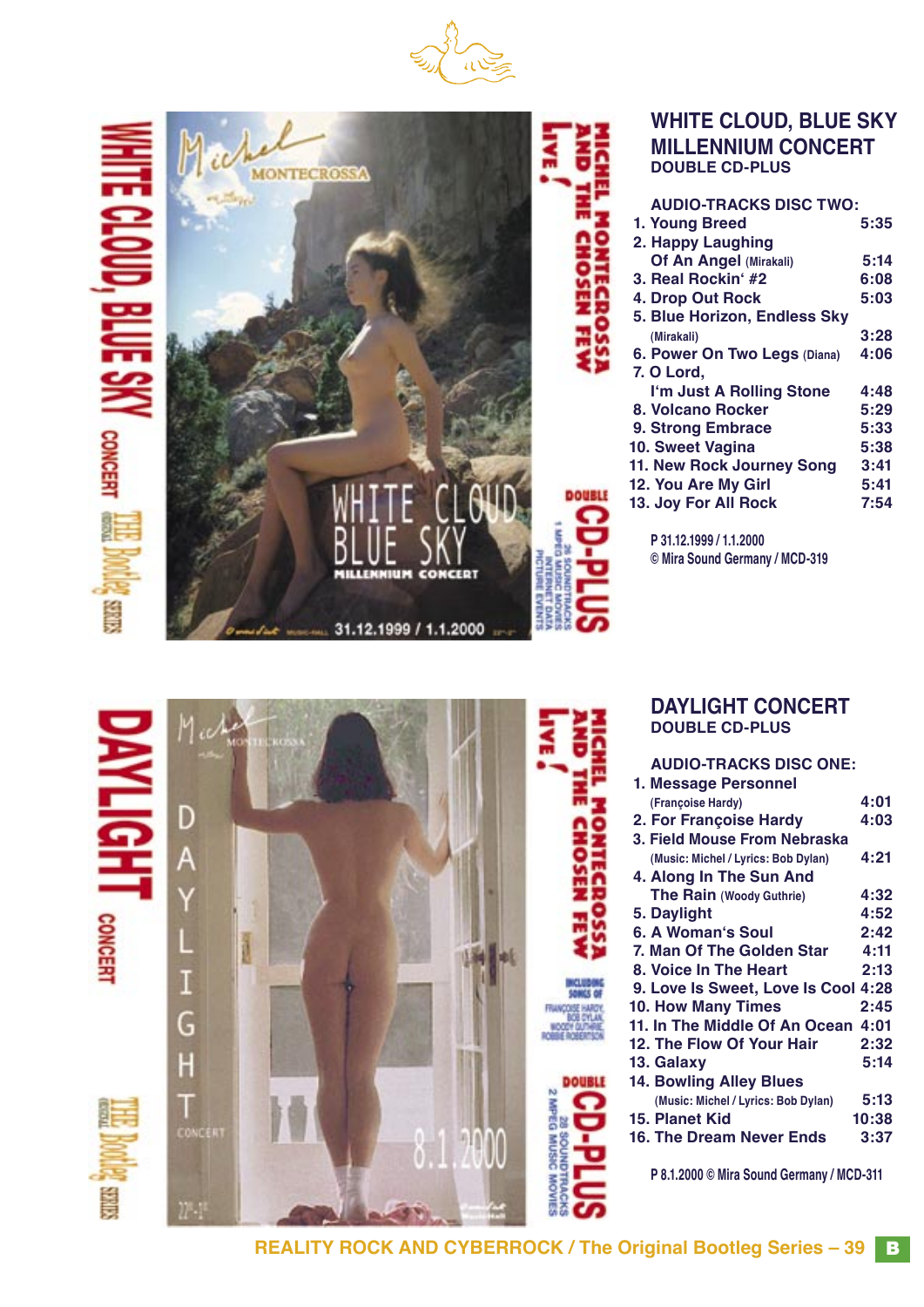



# **MICHEL MONTECROSSA<br>AND THE CHOSEN FEW** Live !





CONCERT

# **DOUBLE CD-PLUS**

| <b>AUDIO-TRACKS DISC ONE:</b>           |      |
|-----------------------------------------|------|
| 1. North Of V.                          |      |
| (Music: Michel / Lyrics: Bob Dylan)     | 4:14 |
| 2. Staying Insane                       | 3:46 |
| <b>3. Switchboard Operator</b>          |      |
| (Music: Michel / Lyrics: Bob Dylan)     | 4:34 |
| 4. Leather Outfit Lady                  | 4:48 |
| 5. California (Bob Dylan)               | 4:44 |
| 6. Diesel Train                         | 4:08 |
| 7. Jimmie The Kid (Jimmie Rodgers) 4:35 |      |
| 8. Looking For A New Mama               |      |
| (Jimmie Rodgers)                        | 6:24 |
| 9. Travelin'                            | 2:52 |
| 10. Mississippi (Bob Dylan)             | 5:01 |
| 11. Golden Feather                      |      |
| (Robbie Robertson)                      | 3:34 |
| 12. In The Middle Of An Ocean 4:28      |      |
|                                         |      |
| <b>MPEG-VIDEO:</b>                      |      |
| 1. North Of V.                          |      |
| (Music: Michel / Lyrics: Bob Dylan)     | 4:51 |
| <b>PICTURE-EVENTS</b>                   |      |
| <b>INTERNETDATA</b>                     |      |

**P 15.1.2000 © Mira Sound Germany / MCD-317**

29 SOUNDTRACKS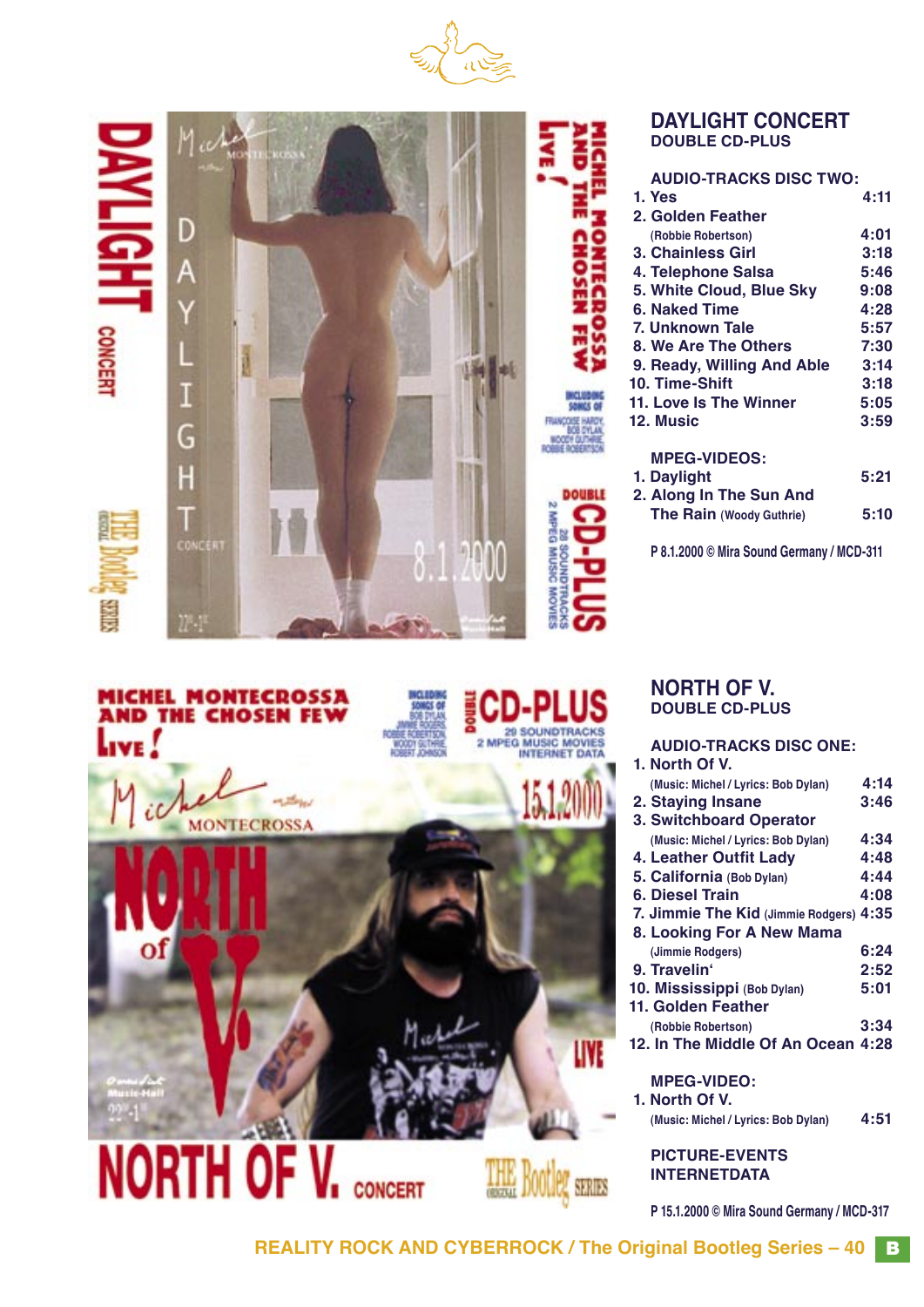



## **NORTH OF V. DOUBLE CD-PLUS**

| <b>AUDIO-TRACKS DISC TWO:</b><br>1. Heartbeat Drum Song |      |
|---------------------------------------------------------|------|
| (Robbie Robertson)                                      | 2:46 |
| 2. Kisses Of Love (Diana)                               | 3:51 |
| 3. Boy From Heaven                                      | 4:40 |
| 4. Being Close To You (Diana)                           | 3:51 |
| 5. Sunsmile                                             | 2:46 |
| 6. Goin' Down The Road                                  |      |
| Feelin' Bad (Woody Guthrie)                             | 2:01 |
| 7. Hearts In The Wind (David)                           | 3:59 |
| 8. Highway To The Sun                                   | 3:22 |
| 9. Unwinding Roads                                      | 3:33 |
| 10. Hands So Warm (Diana)                               | 3:39 |
| 11. Can't Believe It                                    | 6:02 |
| 12. Need A New Name                                     |      |
| (Music: Michel / Lyrics: Bob Dylan)                     | 4:03 |
| 13. Like A Rolling Stone                                |      |
| (Bob Dylan)                                             | 4:36 |
| 14. No Hurry                                            | 4:34 |
| 15. A Long Ways To Travel                               |      |
| (Woody Guthrie)                                         | 4:08 |
| 16. Come On In My Kitchen                               |      |
| (Robert Johnson)                                        | 3:36 |
| 17. Without A Song                                      |      |
| The Road Ain't No Way                                   | 3:10 |
|                                                         |      |
| <b>MPEG-VIDEO:</b>                                      |      |
| 1. Sunsmile                                             | 3:20 |
| P 15.1.2000 © Mira Sound Germany / MCD-317              |      |

# **PLAY THE GAME ACOUSTIC CONCERT CD-PLUS**

| <b>AUDIO-TRACKS:</b>             |      |
|----------------------------------|------|
| 1. Play The Game                 | 4:00 |
| 2. Angel Of My Kiss              | 2:36 |
| 3. Nothing And All               | 3:50 |
| 4. Melancholy Of Poems           | 2:49 |
| 5. When I Love You Too           | 4:45 |
| 6. The Golden Body               | 3:28 |
| <b>7. The Great Illusion</b>     |      |
| <b>Of Immune Love</b>            | 4:20 |
| 8. All Is Fine                   | 4:16 |
| 9. Cosy Girl                     | 3:50 |
| 10. One Day I Shall Sit Here     |      |
| <b>Serving Tea To My Friends</b> | 3:05 |
| <b>MPEG-VIDEOS:</b>              |      |
| 1. Play The Game                 | 4:33 |
| 2. Cosy Girl                     | 4:24 |
| <b>PICTURE-EVENTS</b>            |      |
| <b>INTERNETDATA</b>              |      |
|                                  |      |

**P 22.1.2000 © Mira Sound Germany / MCD-323**

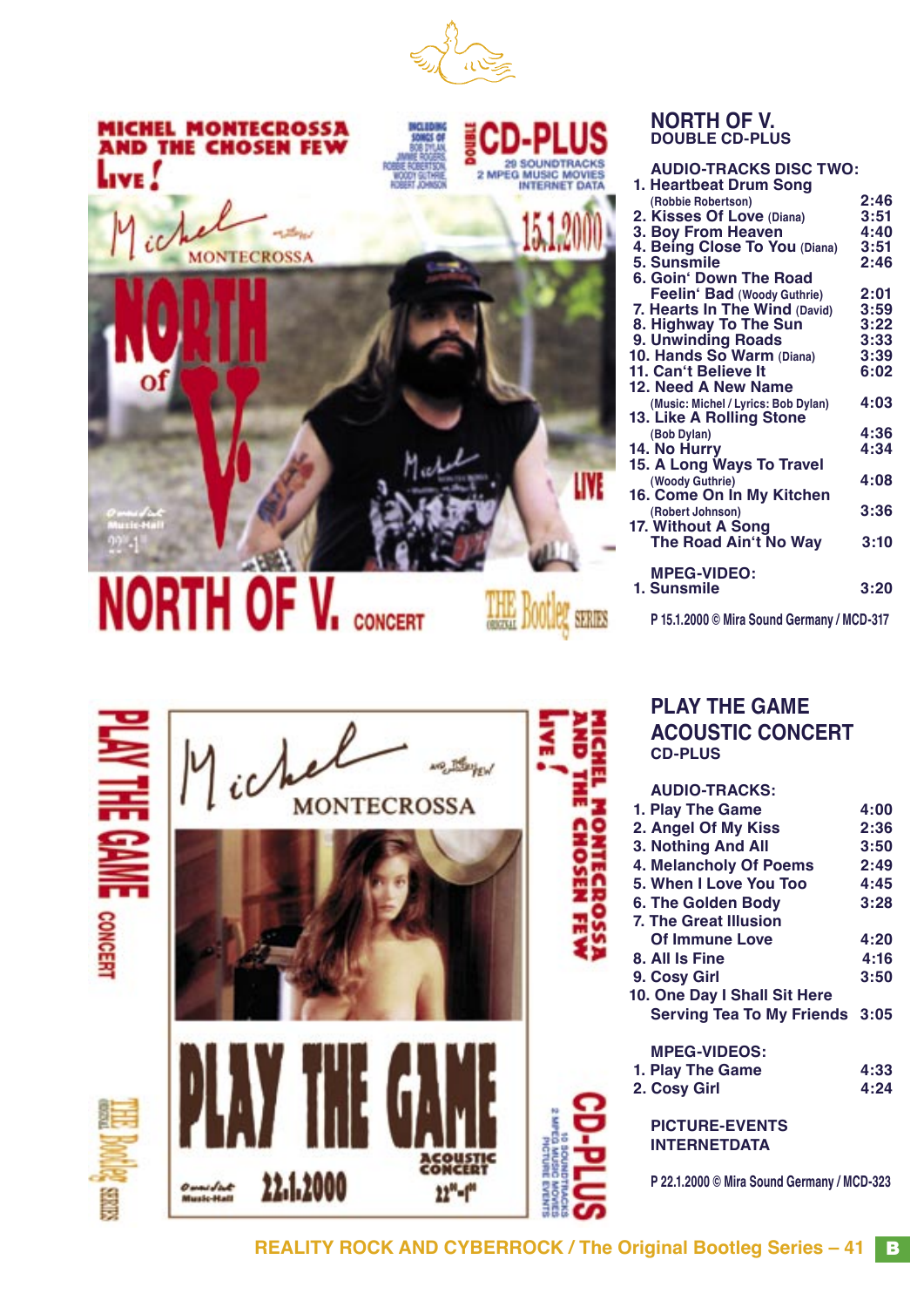



# **SWEEPING STATEMENT** CONCERT

**SWEEPING STATEMEN** 

|  | <b>TELLET - SERIES</b> |  |
|--|------------------------|--|



## **SWEEPING STATEMENT DOUBLE CD-PLUS**

# **AUDIO-TRACKS DISC ONE:**

| 1. All The Kids Of Your World 5:30        |      |
|-------------------------------------------|------|
| 2. Wild Love                              | 3:20 |
| <b>3. Mirror Of Flowers</b>               |      |
| (Music: Michel / Lyrics: Bob Dylan)       | 3:58 |
| <b>4. Sweeping Statement</b>              | 4:21 |
| 5. First Encounter (Françoise Hardy) 2:19 |      |
| 6. It's Me (Françoise Hardy)              | 4:09 |
| 7. Songs Of Hope                          | 1:32 |
| 8. Way To The Well                        | 3:58 |
| 9. Willy's Song                           | 4:33 |
| 10. Except The Time                       |      |
| <b>Inside The Room</b>                    | 4:22 |
| 11. Walkin' Down The Line (Bob Dylan)3:36 |      |
| <b>12. Answers</b>                        | 2:52 |
| <b>MPEG-VIDEOS:</b>                       |      |
| 1. All The Kids Of Your World 6:05        |      |
| 2. Mirror Of Flowers                      |      |
| (Music: Michel / Lyrics: Bob Dylan)       | 4:33 |
| 3. First Encounter (Françoise Hardy) 2:42 |      |
| 4. Willy's Song                           | 5:09 |
| 5. Except The Time                        |      |
| <b>Inside The Room</b>                    | 4:59 |
|                                           |      |

**P 5.2.2000 © Mira Sound Germany / MCD-318**

#### **SWEEPING STATEMENT DOUBLE CD-PLUS**

# **AUDIO-TRACKS DISC TWO:**

| 1. Cityfire                            | 9:56 |
|----------------------------------------|------|
| 2. Angel Of My Kiss                    | 6:15 |
| 3. Let's Be Vulgar                     | 5:06 |
| 4. Wuggedy, Wuggedy-Wu,                |      |
| I Wanna Dance With You                 | 5:08 |
| 5. Hollywood                           | 4:51 |
| 6. The Story Of That Girl              | 6:03 |
| 7. Naked Poem Guitar                   | 7:17 |
| 8. All Right                           | 5:01 |
| 9. Prick + Slit Dance-Guitar Riff 3:29 |      |
| <b>MPEG-VIDEOS:</b>                    |      |
| 1. Wuggedy, Wuggedy-Wu,                |      |
| I Wanna Dance With You                 | 5:42 |
| 2. Prick + Slit Dance-Guitar Riff 3:58 |      |
|                                        |      |

**PICTURE-EVENTS INTERNETDATA**

**P 5.2.2000 © Mira Sound Germany / MCD-318**

**REALITY ROCK AND CYBERROCK / The Original Bootleg Series – 42** B

THE BOOTIER SERIES

**CONCERT**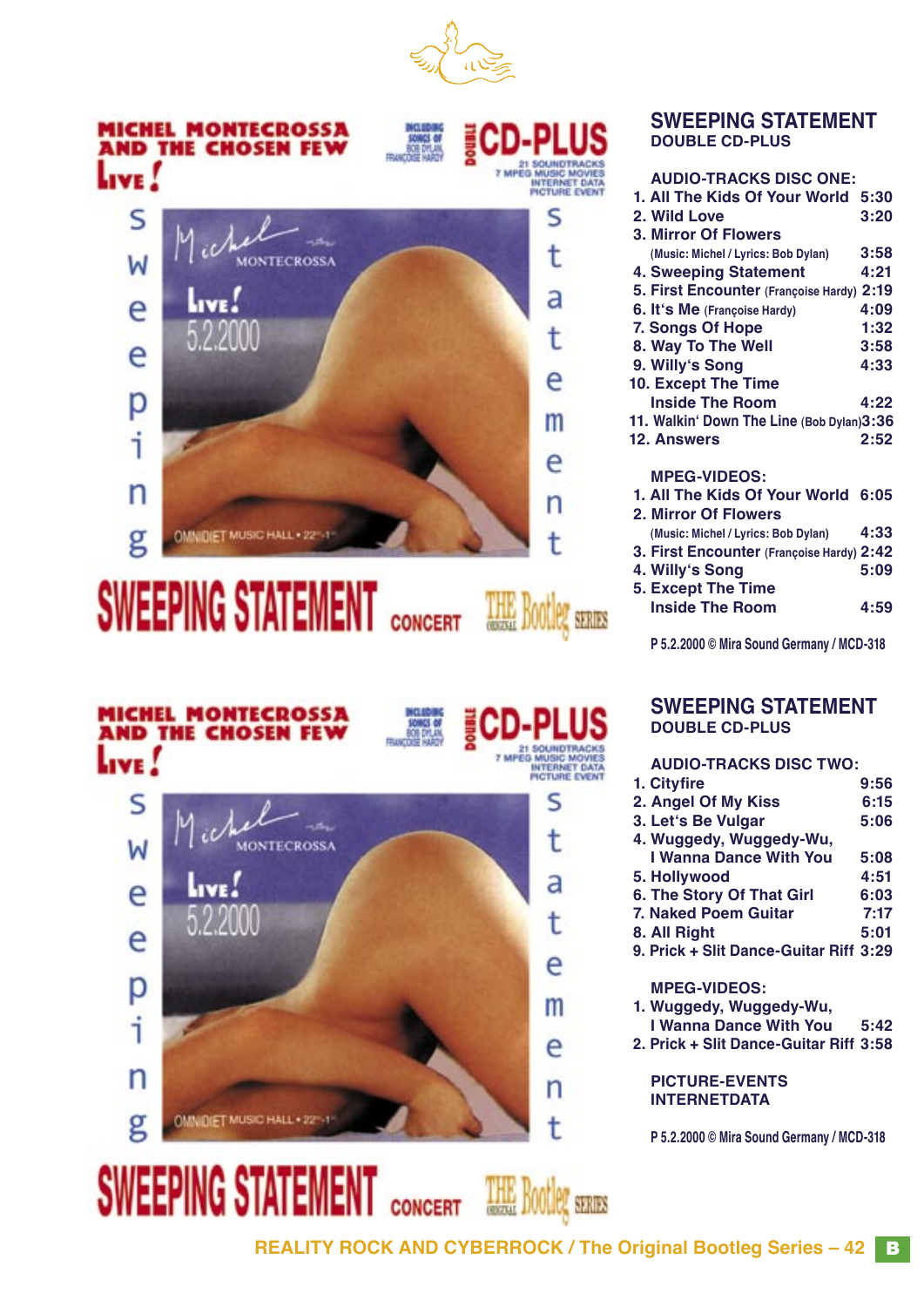

**E CHOSEN FEW** 

Š

# 롞 三馬马 **CONCERT SHIRS**

Ö

**RNET** 

**CONCERT** 

**SIMES** 



|                           | <b>ROMANTIC ROCK CONCERT</b><br><b>DOUBLE CD-PLUS</b>           |              |
|---------------------------|-----------------------------------------------------------------|--------------|
| <b>IICHEL MONTECROSSA</b> | <b>AUDIO-TRACKS DISC ONE:</b><br>1. What Will You Do?           |              |
|                           | (Francoise Hardy)                                               | 3:46         |
|                           | <b>2. Emotionally Yours</b><br>(Bob Dylan)<br>3. Love Me Tender | 5:42         |
|                           | (Elvis Presley)<br>4. The Day I Met her                         | 2:41<br>3:07 |
|                           | 5. Born For You                                                 | 3:04         |
|                           | <b>6. Sweeping Statement</b><br>7. Cosmic Dream (Mirakali)      | 4:06<br>5:05 |
|                           | 8. Sweat On Your Breast (Mirakali) 3:02<br>9. Got The Drive     | 5:43         |
|                           | 10. Magic Wonder Of Love<br>(Mirakali)                          | 4:17         |
|                           | 11. Rockfire<br>12. Rock Me, My Love (Mirakali)                 | 4:12<br>5:38 |
|                           | <b>MPEG-VIDEOS:</b><br>1. What Will You Do?                     |              |
|                           | (Françoise Hardy)                                               | 4:18         |
|                           | 2. The Day I Met Her<br>3. Cosmic Dream (Mirakali)              | 3:39<br>5:03 |
|                           | 4. Lovin' And Rockin' (Diana)                                   | 2:41         |
|                           | <b>PICTURE-EVENTS</b><br><b>INTERNETDATA</b>                    |              |
|                           | P 12.2.2000 © Mira Sound Germany / MCD-304                      |              |

**THE DAY I MET HER**

# **MONTECROSSA** 12,2,2000 ÿ sants of TRANÇOISE HARDY<br>BOB DYLAN<br>ELIS PRESCE **15. When I Think** The Day<br>I Met Her **MPEG-VIDEO: FG MUSIC INTERNET DATA PICTURE-EVENTS NOW INTERNETDATA**

**THE DAY I MET HER ROMANTIC ROCK CONCERT DOUBLE CD-PLUS**

| <b>AUDIO-TRACKS DISC TWO:</b>               |      |
|---------------------------------------------|------|
| 1. Love Hunter                              | 6:32 |
| 2. Lovin' And Rockin' (Diana)               | 2:12 |
| 3. Play The Game                            | 6:21 |
| 4. Because I Love You So (Diana) 3:53       |      |
| 5. Power Of My Love (Elvis Presley) 5:48    |      |
| 6. Burnin' Love (Elvis Presley)             | 4:44 |
| 7. Joy For All Rock                         | 7:00 |
| 8. Falling In Love With You (Elvis)         | 1:47 |
| 9. Young And Beautiful (Elvis Presley) 2:50 |      |
| 10. Lay, Lady, Lay (Bob Dylan)              | 3:39 |
| 11. To Be Alone With You (Bob Dylan) 4:07   |      |
| 12. Time For Love                           | 3:57 |
| 13. Any Love Can Be                         | 3:35 |
| 14. Spanish Is The Loving                   |      |
| <b>Tongue (Traditional)</b>                 | 3:35 |
| 15. When I Think                            |      |
| <b>Of Your Tomorrow</b>                     | 4:01 |
|                                             |      |
| <b>MPEG-VIDEO:</b>                          |      |
| 1. Play The Game                            | 6:55 |
|                                             |      |

**P 12.2.2000 © Mira Sound Germany / MCD-304**

**REALITY ROCK AND CYBERROCK / The Original Bootleg Series – 43** B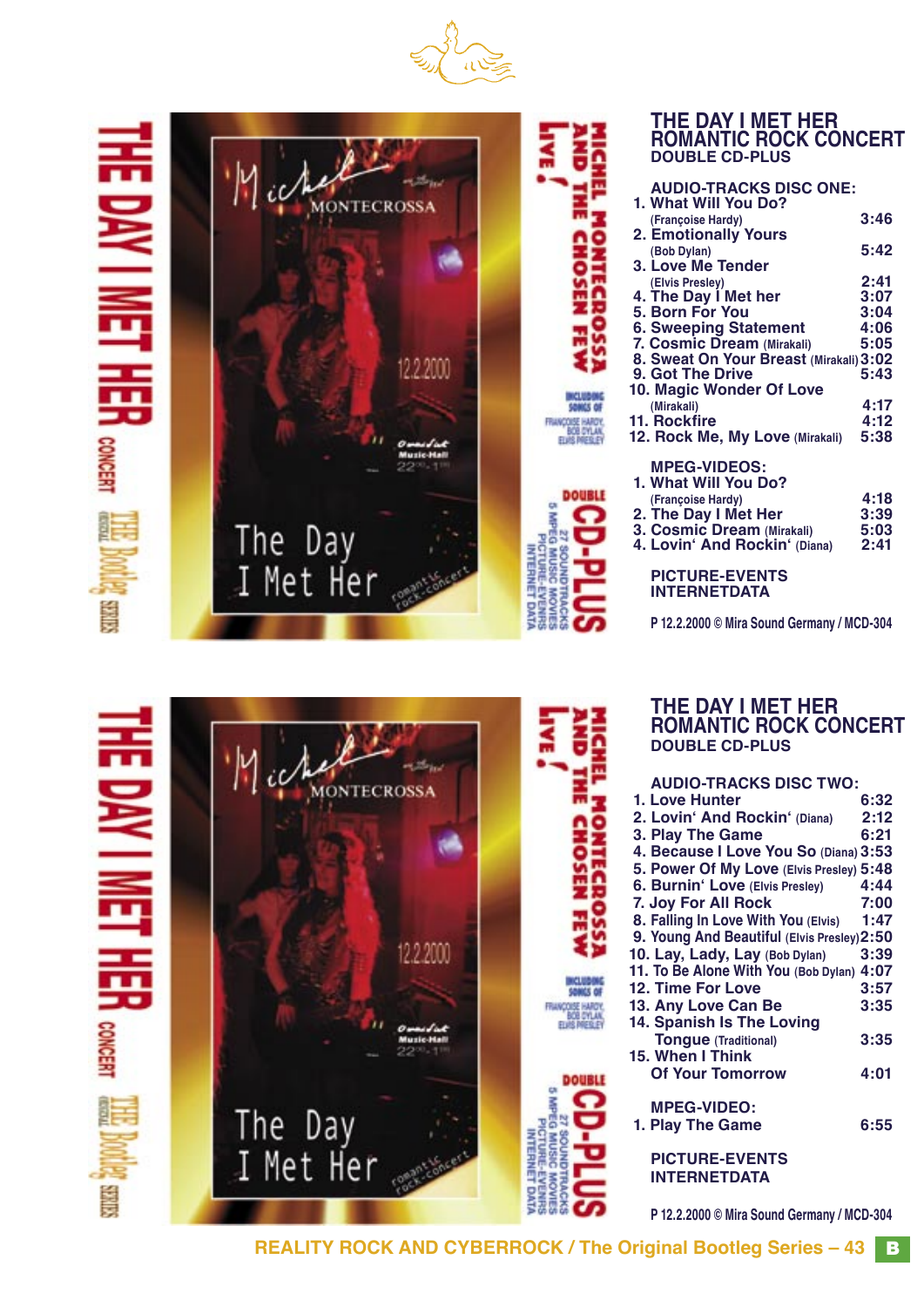





# **PSYCHIC GROOVE ROCK CONCERT DOUBLE CD-PLUS**

| <b>AUDIO-TRACKS DISC ONE:</b>    |      |
|----------------------------------|------|
| 1. Psychic Groove                | 6:32 |
| 2. Any Old Time (Jimmie Rodgers) | 2:44 |
| 3. The Beauty Of                 |      |
| <b>Innocence Rock</b>            | 4:29 |
| 4. Rock Planet Supersong         | 6:04 |
| 5. Everybody Is Naked            | 7:09 |
| 6. Give                          | 4:29 |
| 7. Cosmic Island (Mirakali)      | 3:00 |
| 8. Sometimes                     | 4:34 |
| <b>MPEG-VIDEOS:</b>              |      |
| 1. Psychic Groove                | 7:07 |
| 2. Any Old Time (Jimmie Rodgers) | 3:19 |
| 3. Dalì Rocker                   | 6:28 |
|                                  |      |



**PSYCHIC GROOVE ROCK CONCERT DOUBLE CD-PLUS**

**AUDIO-TRACKS DISC TWO:**

**Once More** 5:32<br> **Exploring The Universe** 3:51  **2. Exploring The Universe 3:51 3. The Wonder Of Livinʻ 5:48 4. On The Way 4:20 5. Cosmos Rocker #2 2:24 6. Rockinʻ Night 5:11 7. Forever (Diana) 3:30 8. Dalì Rocker 6:02 9. Rock ʻnʻ Roll 4:16 10. Realyticker Rock 6:00 11. Iʻm Good 3:38 12. Keep On Lovinʻ 6:22 13. Easy Goinʻ 7:26**

 **1. Body Rocker Shocker**

**P 19.2.2000 © Mira Sound Germany / MCD-324**





| ٠ |   |
|---|---|
|   |   |
| ۰ |   |
| ٠ |   |
|   |   |
|   |   |
|   |   |
|   |   |
|   | ۰ |
|   |   |
|   |   |

**MICLUDING**<br>A SOMGS OF JAME RODGERS

**DOUBLE** 



# **P 19.2.2000 © Mira Sound Germany / MCD-324**

**14. Psychic Groove**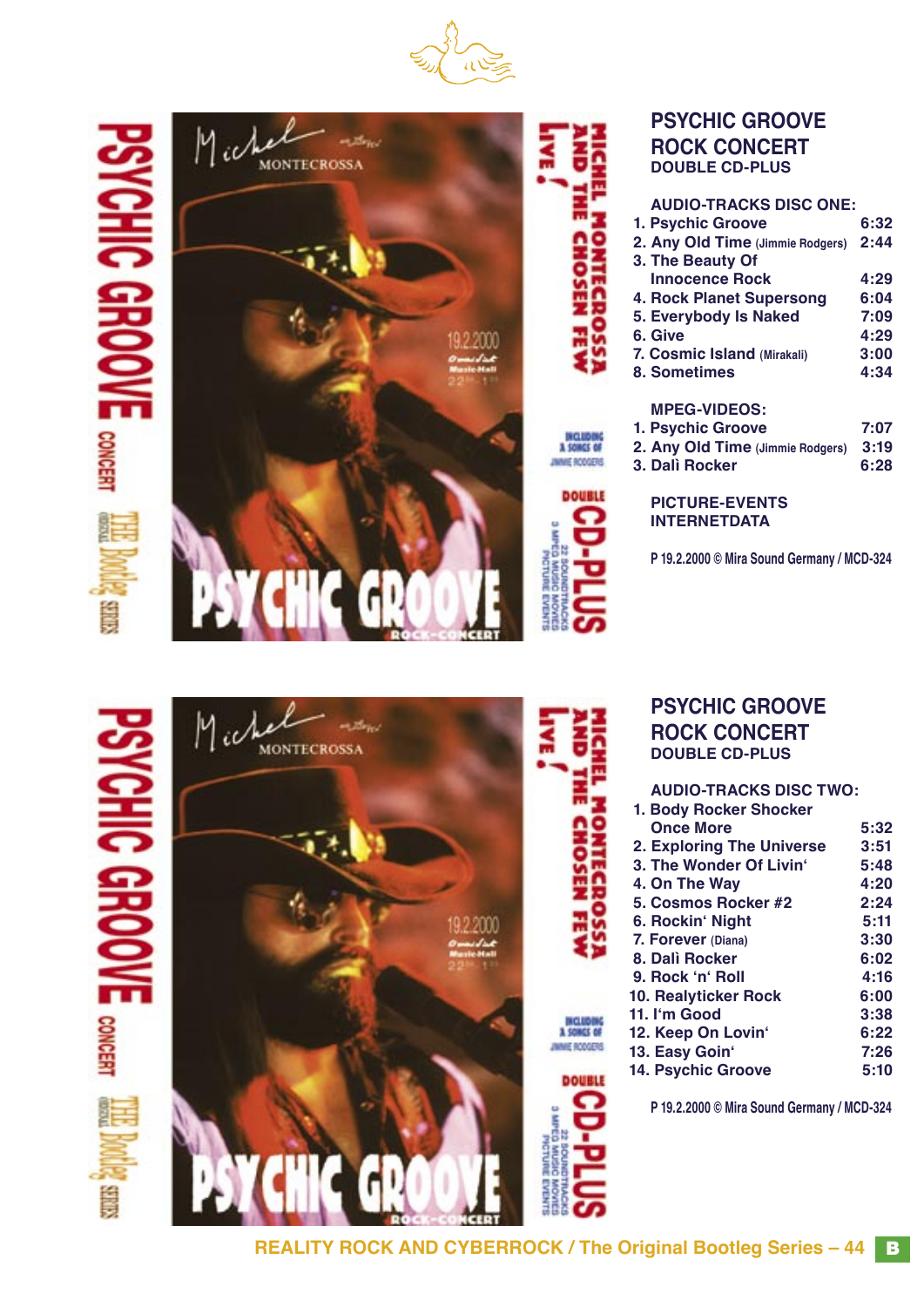



NIL QOO!

一

**CONCERT** 

**SINES** 





| <b>GOOD TIMES</b>     |
|-----------------------|
| <b>ROCK CONCERT</b>   |
| <b>DOUBLE CD-PLUS</b> |

| <b>AUDIO-TRACKS DISC ONE:</b>        |      |
|--------------------------------------|------|
| 1. My Friend The Rose                |      |
| (Françoise Hardy)                    | 3:42 |
| 2. You Belong To Me                  |      |
| (Natural Born Killers / Bob Dylan)   | 3:13 |
| 3. Things Have Changed               |      |
| (Bob Dylan)                          | 5:40 |
| 4. Good Times                        | 5:23 |
| 5. Rollerball                        | 5:11 |
| <b>6. Wild Naked Kiss (Mirakali)</b> | 3:21 |
| 7. Fire Of Pleasure (Diana)          | 3:52 |
| 8. When I'm With You                 | 7:37 |
| 9. Bright Inner Fusion (Diana)       | 4:23 |
| <b>10. Love</b>                      | 3:58 |
| 11. Rock The Cadillac                | 6:04 |
|                                      |      |
| <b>MPEG-VIDEOS:</b>                  |      |
| 1. My Friend The Rose                |      |
| (Françoise Hardy)                    | 4:15 |
| 2. You Belong To Me                  |      |
| (Natural Born Killers / Bob Dylan)   | 3:43 |

**P 11.3.2000 © Mira Sound Germany / MCD-325**

 **(Bob Dylan) 6:01**

# **GOOD TIMES ROCK CONCERT DOUBLE CD-PLUS**

 **3. Things Have Changed**

# **AUDIO-TRACKS DISC TWO:**

| 1. The Fighter And The Dove |       |
|-----------------------------|-------|
| (Mirakali)                  | 2:41  |
| 2. Move                     | 10:09 |
| 3. Ramblin' Shoes Blues     | 5:10  |
| 4. Knockin' About           | 5:26  |
| 5. Rock 'n' Roll Action     | 5:10  |
| 6. In The Storm Of Passion  |       |
| (Mirakali)                  | 3:36  |
| 7. Cityfire                 | 6:32  |
| 8. Good Vibration           | 5:30  |
| 9. Movin' A Heart           | 3:51  |
| <b>MPEG-VIDEOS:</b>         |       |
| 1. Good Times               | 5:56  |
| 2. When I'm With You        | 8:12  |
|                             |       |

**P 11.3.2000 © Mira Sound Germany / MCD-325**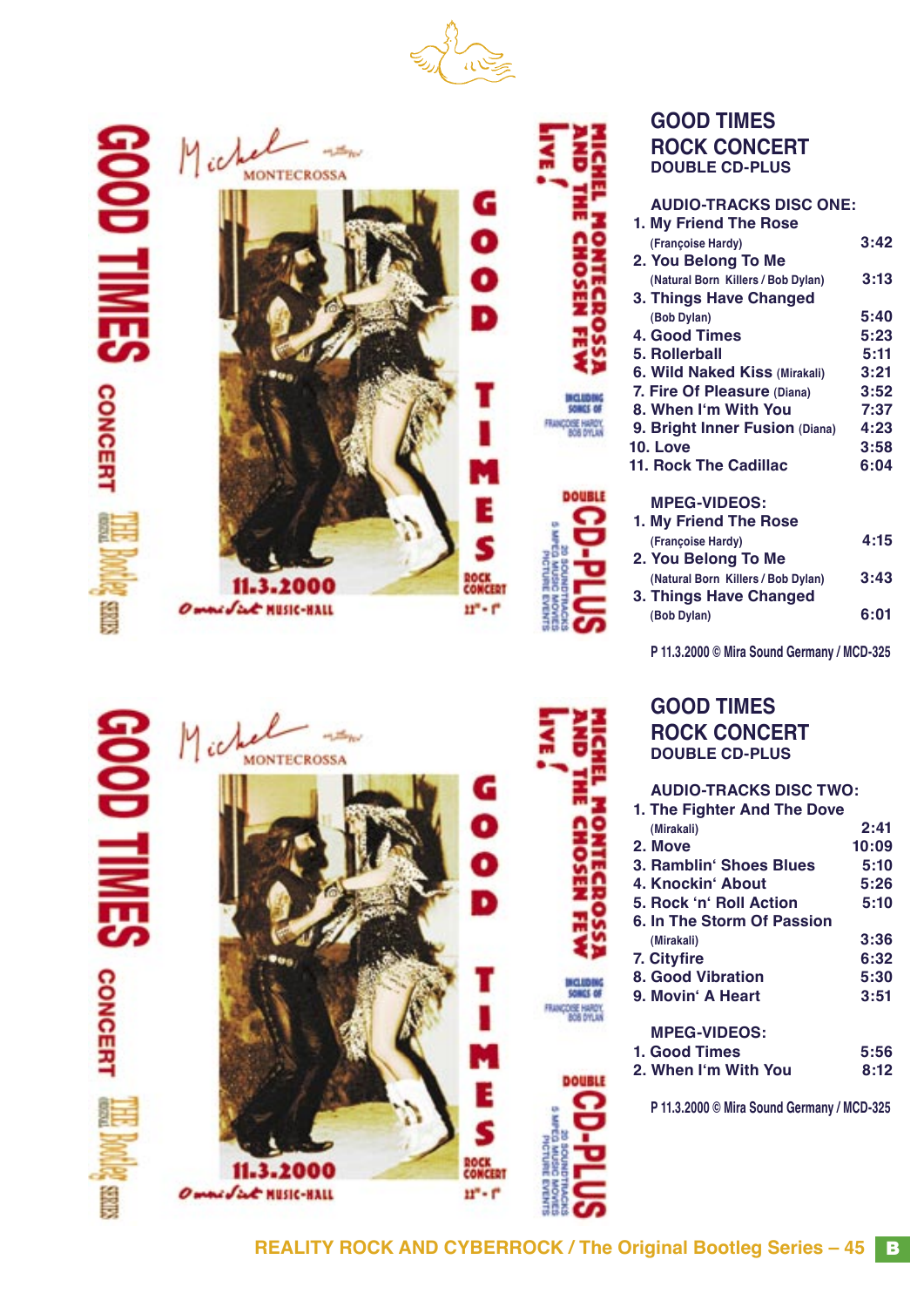



#### **OCTET ROCK CONCERT DOUBLE AUDIO-CD**

| <b>AUDIO-TRACKS DISC ONE:</b>   |      |
|---------------------------------|------|
| 1. Cash Payin' (Octet Song)     | 4:16 |
| 2. Gamblin' Bar Room Blues      |      |
| (Jimmie Rodgers)                | 3:21 |
| 3. Wild, Blonde, And Creamy     | 3:03 |
| 4. Dreaming With Tears          |      |
| In My Eyes (Jimmie Rodgers)     | 3:33 |
| 5. Fer U                        | 4:12 |
| 6. My Blue Eyed Jane            |      |
| (Jimmie Rodgers)                | 3:00 |
| 7. Nitemare Acetate             | 4:02 |
| 8. Ridin' Wild                  |      |
| <b>Naked And In Leather</b>     | 3:14 |
| 9. G. O. R.P.                   | 4:43 |
| 10. Ghost Riders In The Sky     |      |
| (Stan Jones)                    | 3:35 |
| 11. Does Your Chewing-Gum       |      |
| <b>Loose Its Flavour On The</b> |      |
| <b>Bedpost Overnight</b>        |      |
| (Lonnie Donegan)                | 2:15 |
| 12. Take The Diamond Ring       | 2:38 |
|                                 |      |

**P 8.4.2000 © Mira Sound Germany / MCD-326**

**OCTET ROCK CONCERT**

**AUDIO-TRACKS DISC TWO:**

**A Chance 2:35 2. Born To Win (Woody Guthrie) 2:57 3. Come With Me, Ye Singers 4:18 4. Kissing Balls (Mirakali) 3:24 5. Smiling Slit (Mirakali) 2:33**

 **7. Little Bit Of Lovinʻ 3:24 8. Straight From The Garage 6:56 9. Born Naked 7:27**

**11. Drive Me 4:01 12. The Body Of A Girl 7:04**

**P 8.4.2000 © Mira Sound Germany / MCD-326**

**DOUBLE AUDIO-CD**

 **1. Give The Good Men**

**6. Love Is The Secret (Diana)** 

**10. Rock ʻnʻ Roll 5:23**

**REALITY ROCK AND CYBERROCK / The Original Bootleg Series – 46** B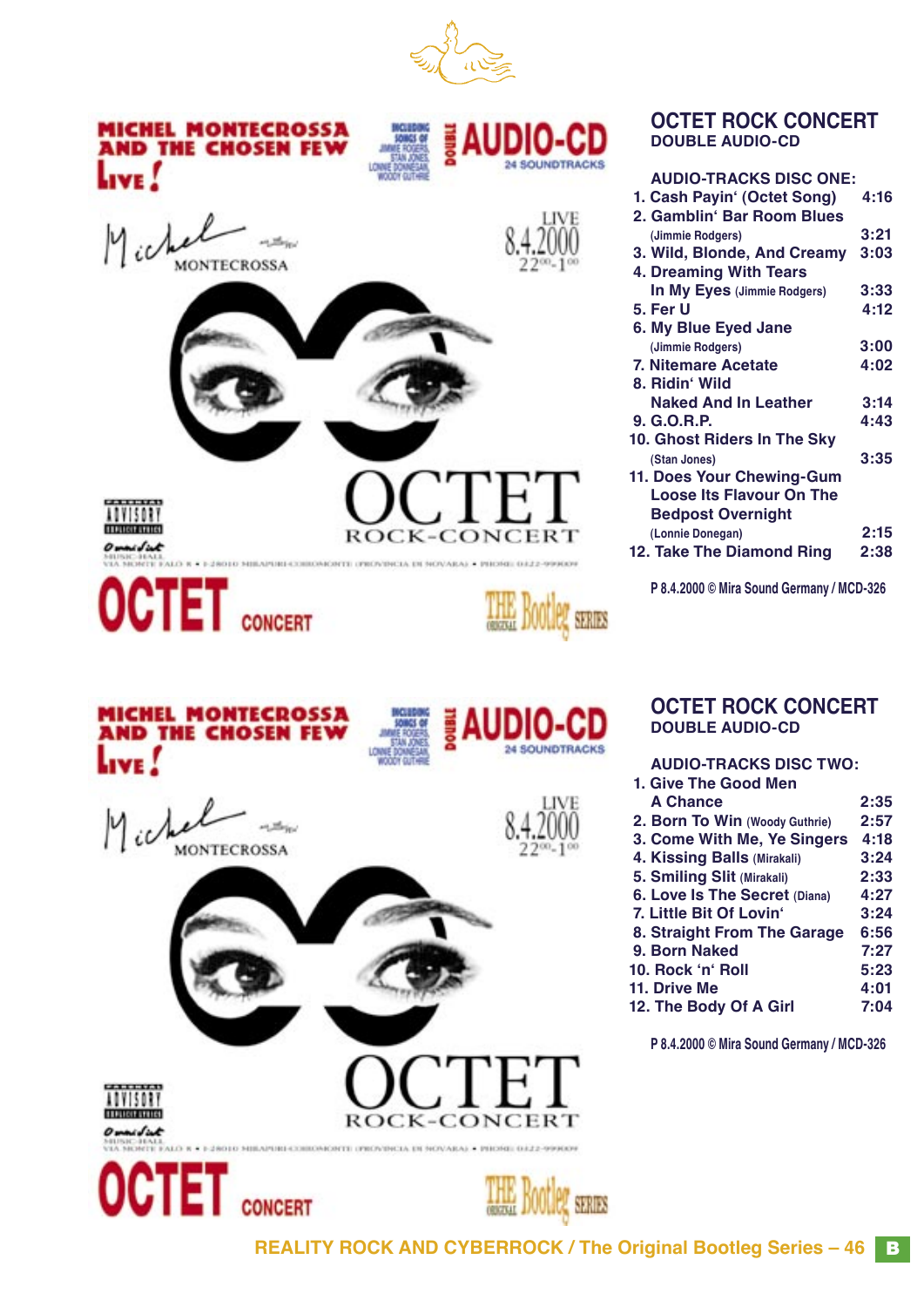

# **MICHEL MONTECROSSA AND THE CHOSEN FEW** LIVE.







# **PUMP THE BRAIN ROCK CONCERT DOUBLE CD-PLUS**

| <b>AUDIO-TRACKS DISC ONE:</b>             |      |
|-------------------------------------------|------|
| 1. Pump The Brain                         | 4:16 |
| 2. Dreamin' With My                       |      |
| <b>Head Up High (Françoise Hardy)</b>     | 2:50 |
| 3. Wanted Girl                            | 2:40 |
| 4. Girl Rocker                            | 5:11 |
| 5. Busman's Holiday                       | 6:41 |
| 6. Ghost Riders In The Sky (S. Jones)3:34 |      |
| 7. Does Your Chewing-Gum Loose            |      |
| <b>Its Flavour On The Bedpost</b>         |      |
| <b>Overnight (Lonnie Donegan)</b>         | 2:15 |
| 8. Real Rockin' #2                        | 4:46 |
| 9. Rock 'n' Roll Girl                     | 3:17 |
| 10. What You Wanna Do,                    |      |
| Do It Now                                 | 3:20 |
|                                           |      |
| <b>MPEG-VIDEOS:</b>                       |      |
| 1. Rêve (Françoise Hardy)                 | 3:35 |
| 2. I'm Lonesome Too (J. Rodgers))         | 3:09 |
| 3. Dreamin' With My                       |      |
| Head Up High (Françoise Hardy)            | 3:25 |
| <b>4. Wanted Girl</b>                     | 3:15 |
|                                           |      |
| <b>PICTURE-EVENTS</b>                     |      |

**PICTURE-EVENTS INTERNETDATA**

**P 22.4.2000 © Mira Sound Germany / MCD-328**

# **PUMP THE BRAIN ROCK CONCERT DOUBLE CD-PLUS**

#### **AUDIO-TRACKS DISC TWO: 1. Easy Goinʻ 3:35 2. Young Breed 5:41 3. Flaming Woman (Mirakali) 4:01 4. Wild Brides (The Fabulous Sound Sisters) 3:49 5. Firewave (Diana) 3:28 6. Telephone Salsa 4:01 7. Good Times 4:59 8. Eurockess 4:44 9. Joy For All Rock 5:44 10. Call Again**

**P 22.4.2000 © Mira Sound Germany / MCD-328**

| <b>MICHEL MONTECROSSA</b> |  |  |
|---------------------------|--|--|
| AND THE CHOSEN FEW        |  |  |
| $L_{\text{IVE}}$          |  |  |
|                           |  |  |



**CONCERT** 





THE Bootleg SERIES

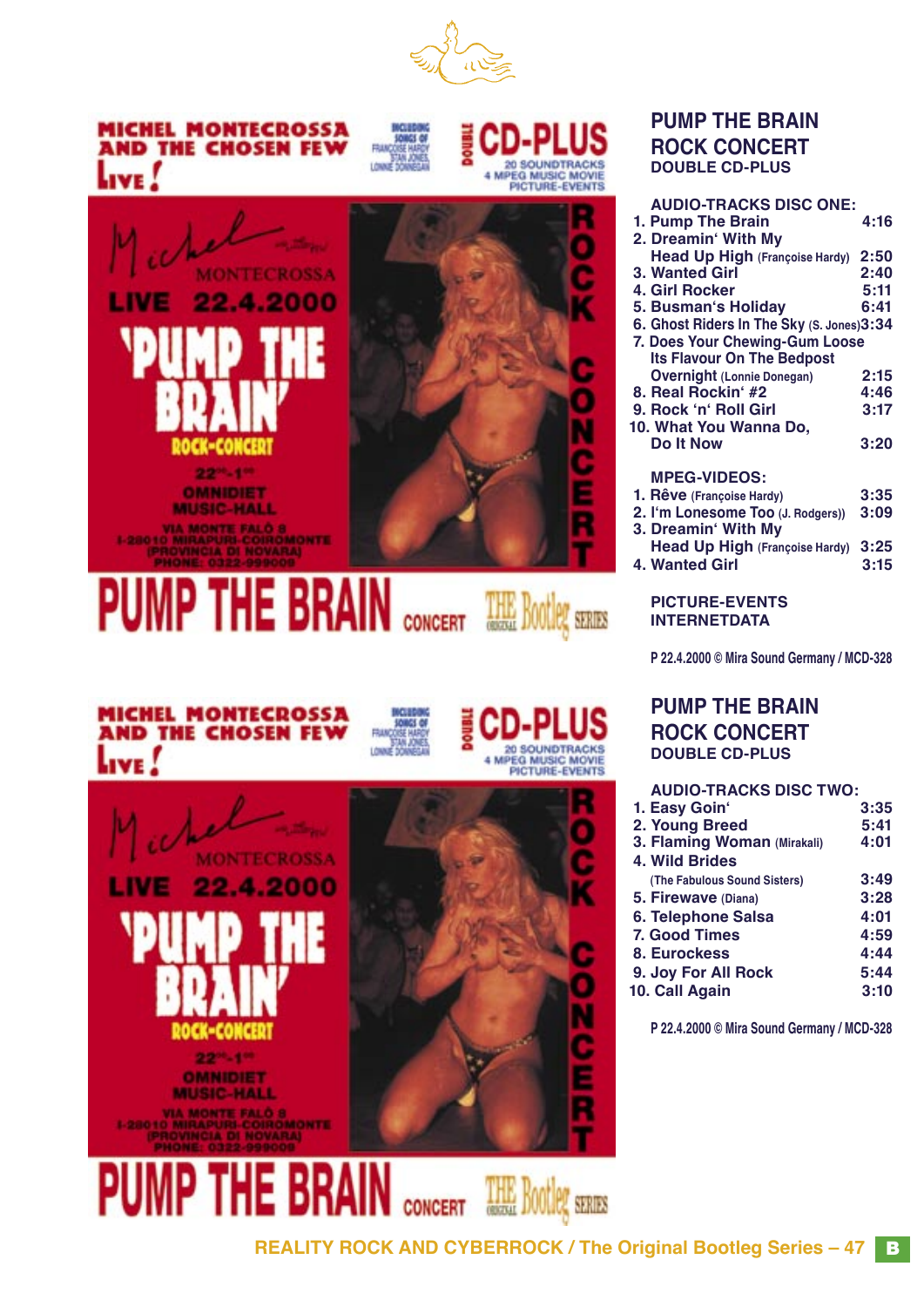



# **REAL GIRLS FOR A REAL MAN**

# **REAL GIRLS FOR A REAL MAN CONCERT**

**MICHEL MONTECROSSA AND THE CHOSEN FEV** 





**REAL GIRLS** 

**FOR A REAL MAN CONCERT** 





# **REAL GIRLS FOR A REAL MAN ROCK CONCERT DOUBLE CD-PLUS**

| <b>AUDIO-TRACKS DISC ONE:</b>                                                                                                                                                                                                                                                                                     |      |
|-------------------------------------------------------------------------------------------------------------------------------------------------------------------------------------------------------------------------------------------------------------------------------------------------------------------|------|
| 1. Real Girls For A Real Man                                                                                                                                                                                                                                                                                      | 3:35 |
| <b>2. Destiny</b>                                                                                                                                                                                                                                                                                                 | 3:14 |
| 3. Single In The Field                                                                                                                                                                                                                                                                                            | 2:37 |
| <b>4. Revolution Started</b>                                                                                                                                                                                                                                                                                      |      |
| <b>With Adam And Eve</b>                                                                                                                                                                                                                                                                                          | 4:18 |
| 5. I'm Lonesome Too (J. Rodgers) 2:28                                                                                                                                                                                                                                                                             |      |
| 6. Rêve (Francoise Hardy)                                                                                                                                                                                                                                                                                         | 3:00 |
| 7. Music-Angel (Mirakali)                                                                                                                                                                                                                                                                                         | 3:11 |
| 8. Tender I Feel You In Me (Mirakali)                                                                                                                                                                                                                                                                             | 2:48 |
| 9. Naked Embrace (Diana)                                                                                                                                                                                                                                                                                          | 3:13 |
| 10. Rockin' Like A Rising Sun                                                                                                                                                                                                                                                                                     |      |
| (Mirakali)                                                                                                                                                                                                                                                                                                        | 2:41 |
| 11. Givin' You All My Love (Diana) 3:56                                                                                                                                                                                                                                                                           |      |
| 12. Love In The Ghetto                                                                                                                                                                                                                                                                                            | 9:27 |
| 13. Edge Of Beauty                                                                                                                                                                                                                                                                                                | 4:43 |
| 14. Born For You                                                                                                                                                                                                                                                                                                  | 3:38 |
|                                                                                                                                                                                                                                                                                                                   |      |
| <b>MPEG-VIDEOS:</b>                                                                                                                                                                                                                                                                                               |      |
| 1. I'm Lonesome Too (J. Rodgers) 3:03                                                                                                                                                                                                                                                                             |      |
| $\mathcal{A}$ and $\mathcal{B}$ and $\mathcal{B}$ are $\mathcal{B}$ and $\mathcal{B}$ and $\mathcal{B}$ are $\mathcal{B}$ and $\mathcal{B}$ are $\mathcal{B}$ and $\mathcal{B}$ are $\mathcal{B}$ and $\mathcal{B}$ are $\mathcal{B}$ and $\mathcal{B}$ are $\mathcal{B}$ and $\mathcal{B}$ are $\mathcal{B}$ are |      |

- **2. Real Girls For A Real Man 4:07**
- **3. Single In The Field 3:13**
- **4. Rockin**<sup>*'*</sup> Wheel</sup>

#### **PICTURE-EVENTS INTERNETDATA**

**P 6.5.2000 © Mira Sound Germany / MCD-329**

# **REAL GIRLS FOR A REAL MAN ROCK CONCERT DOUBLE CD-PLUS**

# **AUDIO-TRACKS DISC TWO:**

| 1. You Are Free             | 8:14  |
|-----------------------------|-------|
| 2. Rocket On The            |       |
| <b>Space-Age Track</b>      | 4:04  |
| 3. Weapons Up               | 5:01  |
| 4. Love And Rock 'n' Roll   | 3:37  |
| 5. Let's Play House Tonight | 5:33  |
| 6. Gangfeelin' Rock         | 5:28  |
| 7. Wanted Girl              | 3:47  |
| 8. Thought It Was           |       |
| <b>Somebody Else</b>        | 4:27  |
| 9. Didn't Make This World   | 5:38  |
| 10. Rockin' Wheel           | 11:09 |
|                             |       |

**P 6.5.2000 © Mira Sound Germany / MCD-329**

**SOOTLE! SERIES**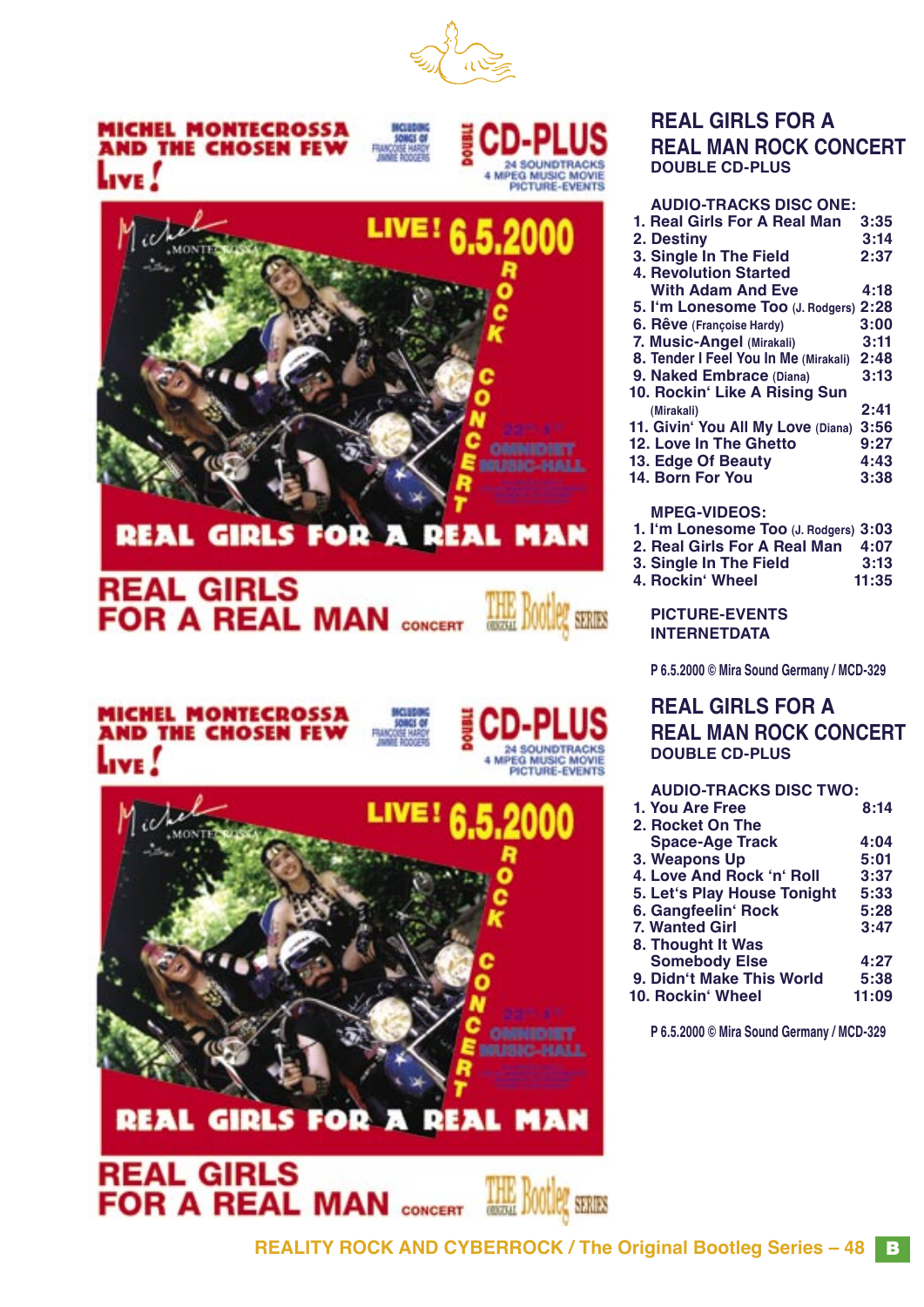





# **STUNNING SUBNET MELODIES DOUBLE CD-PLUS**

| <b>AUDIO-TRACKS DISC ONE:</b>            |      |
|------------------------------------------|------|
| 1. Come With Me, Ye Singers              | 4:24 |
| 2. My Sweetest Woman                     | 5:10 |
| 3. Stunning                              | 3:44 |
| 4. Subnet-Melodies                       | 3:08 |
| 5. Sunsmile                              | 2:42 |
| 6. Born To Win (Woody Guthrie)           | 4:04 |
| 7. Time To Change (Françoise Hardy) 2:57 |      |
| 8. I Sing With The                       |      |
| <b>Beat Of My Heart (Mirakali)</b>       | 4:39 |
| 9. Woman-Power                           |      |
| (The Fabulous Sound Sisters)             | 2:26 |
| <b>10. I Paint The Nightskies</b>        |      |
| <b>With Your Eyes (David)</b>            | 4:01 |
| 11. Burnin' Strong (Diana)               | 3:33 |
| 12. I'm In Love With You (Diana)         | 2:19 |
|                                          |      |
| <b>MPEG-VIDEOS:</b>                      |      |
| 1. Come With Me, Ye Singers              | 4:55 |
| 2. My Sweetest Woman                     | 5:46 |
| 3. Stunning                              | 4:12 |
| 4. Subnet-Melodies                       | 3:41 |
| 5. Sunsmile                              | 3:15 |
|                                          |      |
|                                          |      |

**PICTURE-EVENTS INTERNETDATA**

**P 3.6.2000 © Mira Sound Germany / MCD-331**

**STUNNING SUBNET MELODIES DOUBLE CD-PLUS**

# **AUDIO-TRACKS DISC TWO:**

| 1. Pistol Packin' Papa (J. Rodgers) 3:14 |      |
|------------------------------------------|------|
| 2. Busman's Holiday                      | 7:37 |
| <b>3. Lunatic Princess Revisited</b>     |      |
| (Bob Dylan)                              | 5:04 |
| <b>4. Explosive Rock</b>                 | 5:27 |
| 5. Rip It Up (Elvis Presley)             | 4:36 |
| <b>6. Came Like A Bombshell</b>          | 5:09 |
| <b>7. Revolution Started With</b>        |      |
| <b>Adam And Eve</b>                      | 4:32 |
| 8. The Day I Met Her                     | 2:52 |
| 9. Ketch up With Her                     | 4:17 |
| <b>MPEG-VIDEOS:</b>                      |      |
| 1. Time To Change                        |      |
| (Francoise Hardy)                        | 3:31 |
| 2. Pistol Packin' Papa (J. Rodgers) 3:46 |      |
| <b>3. Lunatic Princess Revisited</b>     |      |
| (Bob Dylan)                              | 5:38 |
| <b>4. Explosive Rock</b>                 | 6:02 |
| 5. Rip It Up (Elvis Presley)             | 5:09 |
|                                          |      |
|                                          |      |
| <b>PICTURE-EVENTS</b>                    |      |

**P 3.6.2000 © Mira Sound Germany / MCD-331**

**REALITY ROCK AND CYBERROCK / The Original Bootleg Series – 49** B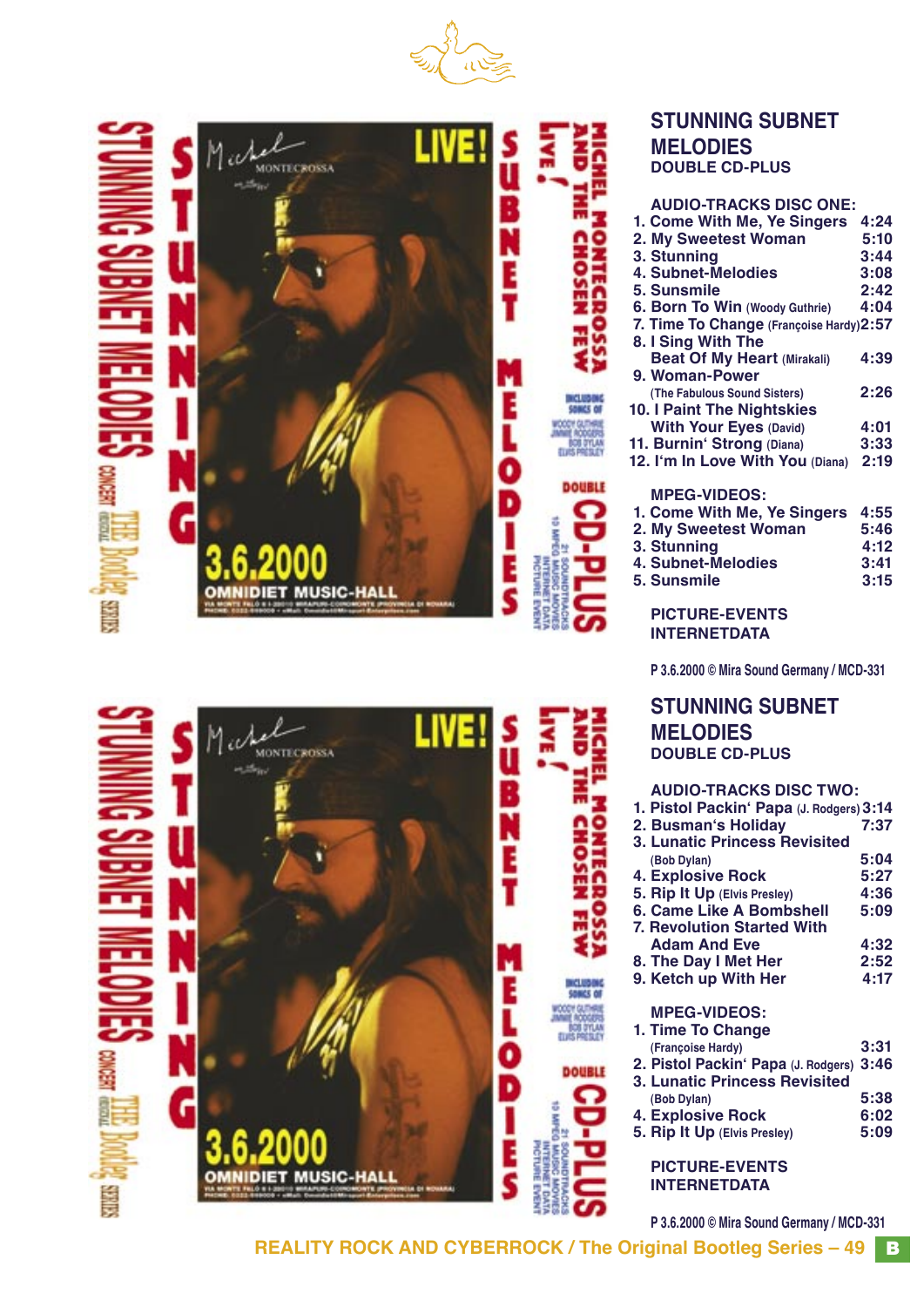

# **MICHEL MONTECROSSA AND THE CHOSEN FEW**



THE Bootleg seares



**CONCERT** 

# **FUTUREGIRL ROCK CONCERT DOUBLE CD-PLUS**

| <b>AUDIO-TRACKS DISC ONE:</b> |      |
|-------------------------------|------|
| 1. Planet Kid                 | 6:00 |
| 2. Sky Girl Salsa             | 3:48 |
| 3. Futuregirl                 | 4:32 |
| 4. Squaw (Mirakali)           | 3:55 |
| <b>5. Sweeping Statement</b>  | 3:35 |
| 6. Secret Light (Diana)       | 4:02 |
| 7. Young Breed                | 5:35 |
| 8. Rock 'n' Roll Heaven       | 6:39 |
| 9. Good Times                 | 3:24 |
| <b>10. Girl Of My Dreams</b>  | 4:05 |
| 11. Yen (Mirakali)            | 3:24 |
| <b>MPEG-VIDEOS:</b>           |      |

| MFEG-VIDEUS.     |      |
|------------------|------|
| 1. Futuregirl    | 5:02 |
| 2 Ven (Mirakali) | 3.52 |

 **2. Yen (Mirakali) 3:52 3. Splitt-Speed 7:02**

**PICTURE-EVENTS INTERNETDATA**

**P 24.6.2000 © Mira Sound Germany / MCD-333**

# **MICHEL MONTECROSSA<br>AND THE CHOSEN FEW**



**CONCERT** 

## **FUTUREGIRL ROCK CONCERT DOUBLE CD-PLUS**

# **AUDIO-TRACKS DISC TWO: 1. Splitt Speed 6:32 2. Naked Embrace (Diana) 4:26 3. Rough Copy World 5:11 4. Suck It Out 5. Power-She 5:17 6. When Time Is Your Body 4:44 7. Letʻs Be Vulgar 5:25 8. Welcome Home 7:16**<br> **9. Pump The Brain** 3:10  **9. Pump The Brain 3:10 10. Fuck The Brainwash 4:48 11. White Cloud, Blue Sky 3:27 12. Can't Believe It MPEG-VIDEO: 1. Power-She 5:51 PICTURE-EVENTS**

**INTERNETDATA**

**P 24.6.2000 © Mira Sound Germany / MCD-333**

**REALITY ROCK AND CYBERROCK / The Original Bootleg Series – 50** B

**Bootleg** seares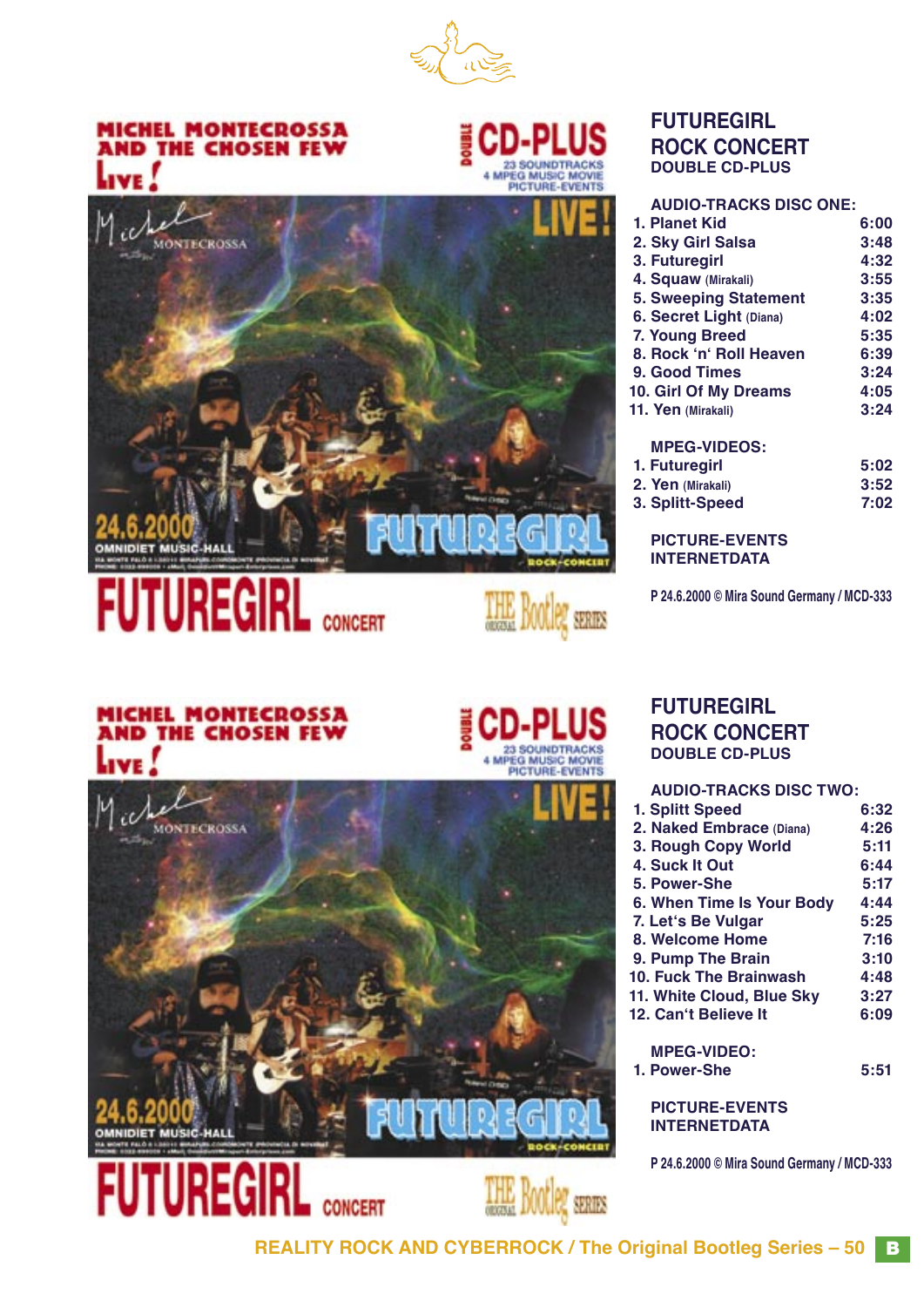

ੜ H COPY CONCERT



# **ROUGH COPY ROCK CONCERT DOUBLE CD-PLUS**

| <b>AUDIO-TRACKS DISC ONE:</b> |      |
|-------------------------------|------|
| 1. Unbound (Robbie Robertson) | 4:28 |
| 2. Summer Rock                | 4:02 |
| 3. Wild Brides                |      |
| (The Fabulous Sound Sisters)  | 3:53 |
| 4. Star Angel (Mirakali)      | 5:20 |
| 5. Superblast                 | 4:47 |
| 6. Mermaid                    | 3:34 |
| 7. Love Is The Secret (Diana) | 4:34 |
| 8. Supergang                  | 4:47 |
| 9. Play The Game              | 6:59 |
| 10. Does Your Chewing-Gum     |      |
| <b>Loose Its Flavour On</b>   |      |
| <b>The Bedpost Overnight</b>  |      |
| (Lonnie Donegan)              | 2:19 |
| 11. Ghost Riders In The Sky   |      |
| (Stan Jones)                  | 3:48 |
|                               |      |
| <b>MPEG-VIDEOS:</b>           |      |
| 1. Unbound (Robbie Robertson) | 5:00 |
| 2. Star Angel (Mirakali)      | 5:38 |
|                               |      |

**P 1.7.2000 © Mira Sound Germany / MCD-334**

# **GH COPY** CONFIRM

**Sallas** 

**SILLES** 



| <b>ROUGH COPY</b>     |
|-----------------------|
| <b>ROCK CONCERT</b>   |
| <b>DOUBLE CD-PLUS</b> |
|                       |

| <b>AUDIO-TRACKS DISC TWO:</b> |      |
|-------------------------------|------|
| 1. Dreamin' With Tears        |      |
| In My Eyes (Jimmie Rodgers)   | 3:39 |
| 2. Telephone Salsa            | 4:01 |
| 3. Rough Copy World           | 4:52 |
| 4. Magic Circle               | 3:12 |
| 5. Cityfire                   | 6:36 |
| 6. Joy For All Rock           | 4:24 |
| <b>7. Wanted Girl</b>         | 2:33 |
| 8. Love Is All                | 3:09 |
| 9. Rock 'n' Roll Girl         | 2:41 |
| 10. Girl Of My Dreams         | 4:13 |
| <b>MPEG-VIDEOS:</b>           |      |
| 1. Superblast                 | 5:20 |
| 2. Girl Of My Dreams          | 4:42 |

**P 1.7.2000 © Mira Sound Germany / MCD-334**

**REALITY ROCK AND CYBERROCK / The Original Bootleg Series – 51 B** 

7

**MCLUBING**<br>SONCE OF

**DOUBLE** 

**STOLES** 

**DOUBLE** 

7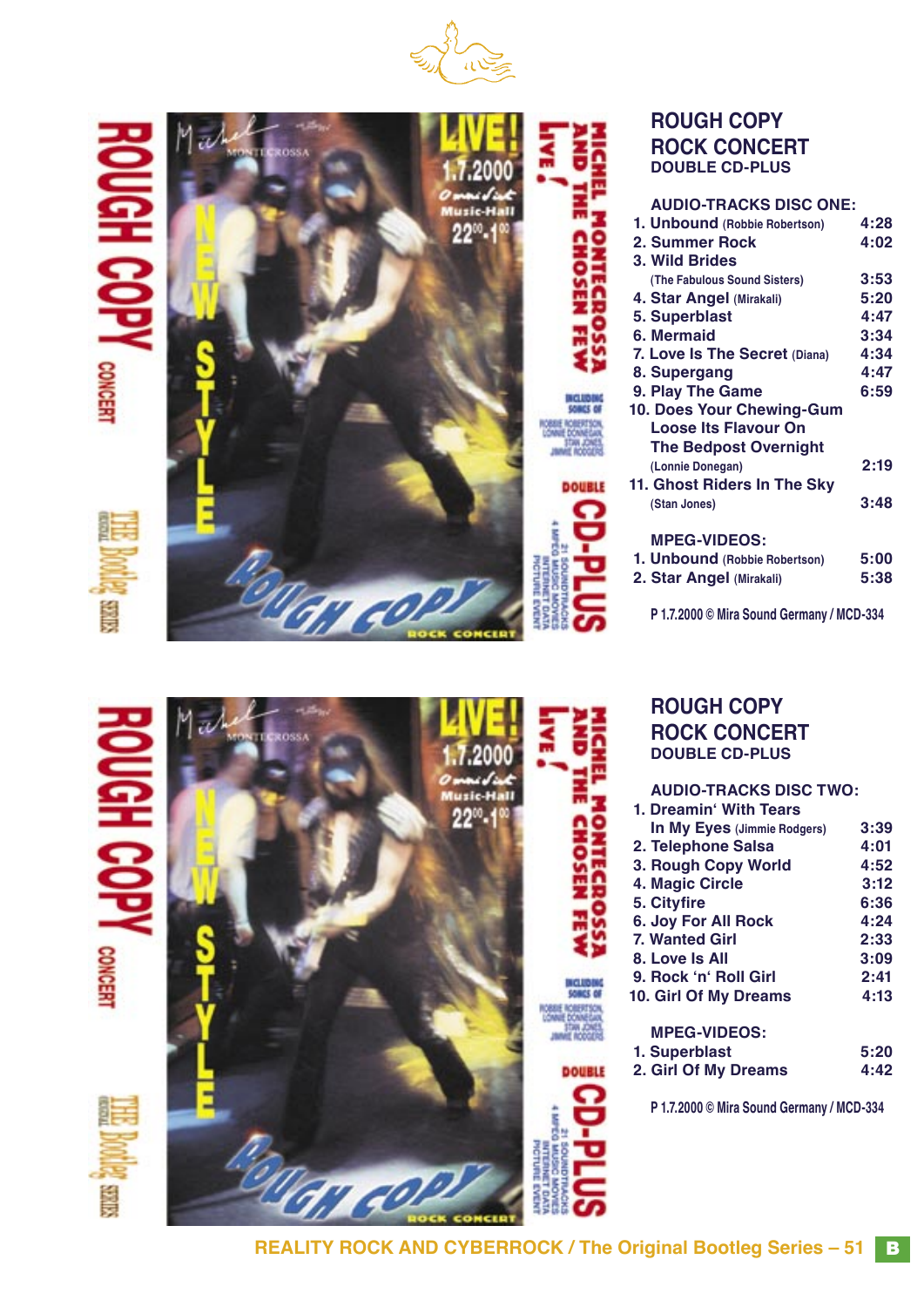



# MICHEL MONTECROSSA ROCK VISION DINER<br>DANZIGER STR 1 • D-82131 GAUTING • PHONE: 089-8508555<br>www.Mirapuri-Enterprises.com/MichelRockVision

# **FROM 'SUMMERSMILE' TO 'ROCK PARADISE'**



| <b>CYBERPUNK</b> |  |  | <b>CYBERPUNK CONCERT</b><br><b>CD-PLUS</b> |      |
|------------------|--|--|--------------------------------------------|------|
|                  |  |  | <b>AUDIO-TRACKS:</b>                       |      |
|                  |  |  | 1. Planet Kid                              | 2:45 |
|                  |  |  | 2. Sky Girl Salsa                          | 4:20 |
|                  |  |  | 3. Reggae For A Free Girl                  | 6:09 |
|                  |  |  | 4. Cyberpunk                               | 4:28 |
|                  |  |  | 5. Heroes                                  | 6:55 |
|                  |  |  | 6. Orbit Rocker                            | 3:54 |
|                  |  |  | 7. Cyberrocker                             | 4:41 |
|                  |  |  | 8. Let's Be Vulgar                         | 4:20 |
|                  |  |  | 9. Ball With Me                            | 4:36 |
|                  |  |  | 10. I Love A Girl                          | 7:41 |
| <b>CONCERT</b>   |  |  | 11. Dream Of The Heart (Diana)             | 3:53 |
|                  |  |  | 12. Please Look Out                        |      |
|                  |  |  | <b>Your Window</b>                         | 3:50 |
|                  |  |  | 13. Sittin' At A Table                     | 3:55 |
|                  |  |  | 14. Blood In The Abyss,                    |      |
|                  |  |  | <b>Sweat In The Kiss</b>                   | 3:22 |
|                  |  |  |                                            |      |
|                  |  |  | <b>MPEG-VIDEO:</b>                         |      |
|                  |  |  | 1. Cyberpunk                               | 4:52 |
|                  |  |  | <b>PICTURE-EVENTS</b>                      |      |
|                  |  |  | <b>INTERNETDATA</b>                        |      |
|                  |  |  |                                            |      |
| Ş                |  |  | P 3.9.2000 © Mira Sound Germany / MCD-341  |      |
|                  |  |  |                                            |      |

# **FROM SUMMER SMILE TO ROCK PARADISE CD-PLUS**

| <b>AUDIO-TRACKS:</b>           |      |
|--------------------------------|------|
| 1. Summersmile                 | 4:36 |
| 2. Pump The Brain              | 4:45 |
| 3. I Love A Girl               | 5:56 |
| 4. Rocker Of Tomorrow          | 6:12 |
| 5. Orion Rock                  | 3:40 |
| 6. Road Angel Rock             | 4:54 |
| 7. Midnight Rambler            | 3:46 |
| 8. Most Likely You Go Your Way |      |
| And I'll Go Mine (Bob Dylan)   | 5:23 |
| 9. Rock Paradise               | 5:11 |
| 10. Strong Embrace             | 4:27 |
| 11. Rebellion                  | 4:20 |
| 12. Star (Francoise Hardy)     | 6:35 |
| <b>MPEG-VIDEO:</b>             |      |
| 1. Rock Paradise               | 5:45 |
| <b>PICTURE-EVENTS</b>          |      |

**P 9.9.2000 - 7.10.2000 © Mira Sound Germany / MCD-354**

**INTERNETDATA**

**REALITY ROCK AND CYBERROCK / The Original Bootleg Series – 52** B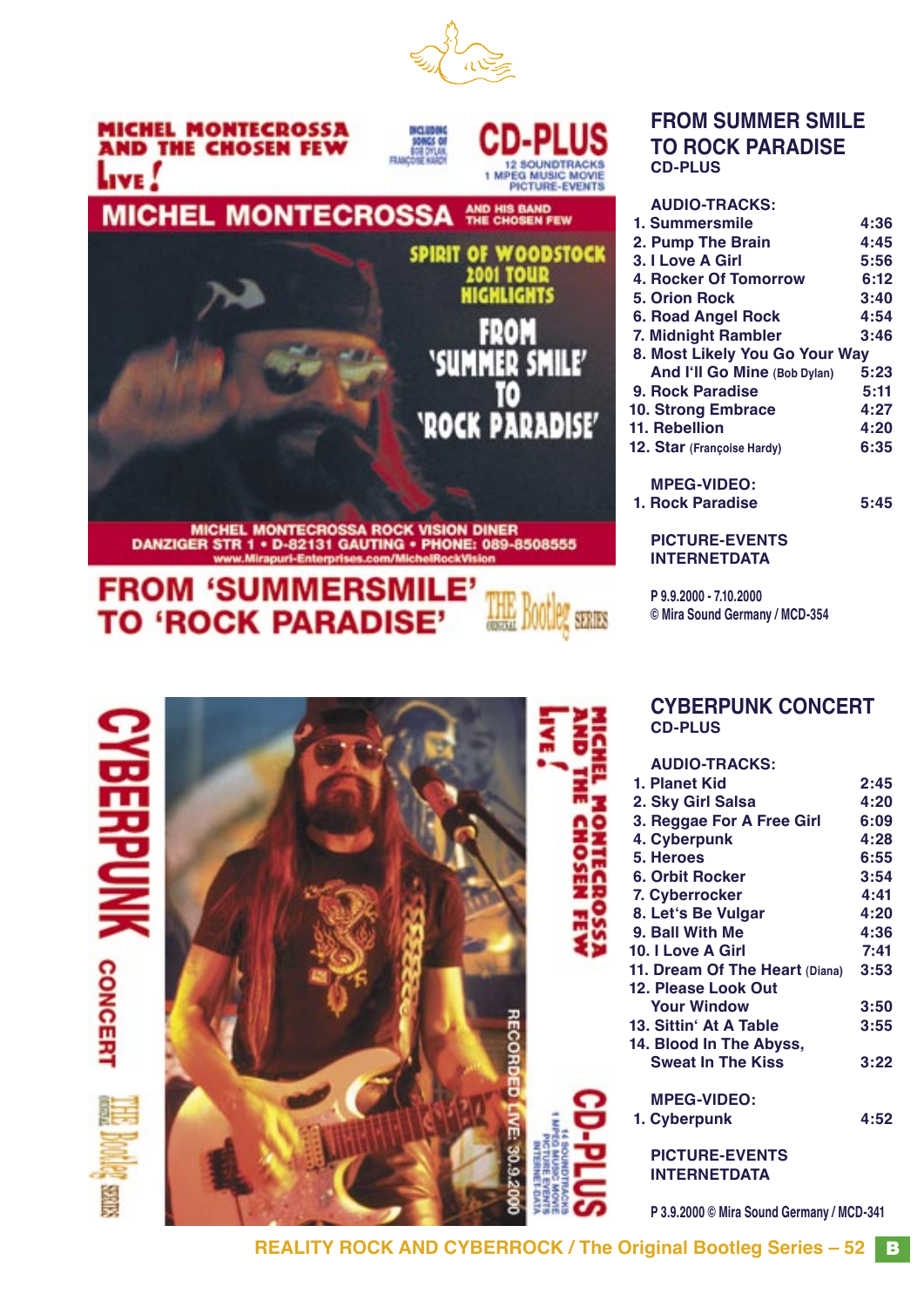

# **MICHEL MONTECROSSA<br>AND THE CHOSEN FEW** Live !



# **HIGHWAY POUNDER CONCERT DOUBLE CD-PLUS**

| A                 |
|-------------------|
| 1. Hi             |
|                   |
| 2. R<br>3. St     |
| 4. M              |
| 5. C              |
| 6. O              |
| <b>7. K</b>       |
| 8. G              |
| 9. M              |
| 10. T             |
| (M <sup>o</sup> ) |
| 11. P             |
| 12. D             |
| 13. S             |
|                   |
| M                 |
| 1. St             |
|                   |
| $\mathsf{P}$      |
|                   |

# **HIGHWAY POUNDER** CONCERT THE Bootleg STARS

# **AUDIO-TRACKS DISC ONE:**

| 1. Highway Pounder             | 4:21 |
|--------------------------------|------|
| 2. Rock Paradise               | 3:53 |
| 3. Strong Embrace              | 3:52 |
| 4. Midnight Rambler            | 3:37 |
| 5. Cyberpunk                   | 4:47 |
| 6. Ocean Of Delight (Diana)    | 4:17 |
| <b>7. Know The Ropes</b>       | 3:09 |
| 8. Gang Journey (Mirakali)     | 3:47 |
| 9. Met You In Paradise         | 4:45 |
| 10. The Dreams In Your Eyes    |      |
| (Mirakali)                     | 4:03 |
| 11. Poet's Chant               | 2:19 |
| 12. Dream Of The Heart (Diana) | 4:10 |
| 13. Star (Francoise Hardy)     | 6:32 |
| <b>MPEG-VIDEO:</b>             |      |
| 1. Star (Francoise Hardy)      | 7:01 |
|                                |      |
|                                |      |

**PICTURE-EVENTS INTERNETDATA**

**P 14.10.2000 © Mira Sound Germany / MCD-336**

# **MICHEL MONTECROSSA<br>AND THE CHOSEN FEW** Live !

# 2 MPEG MUSIC MOVIES<br>PICTURE-EVENTS



# **DOUBLE CD-PLUS AUDIO-TRACKS DISC TWO:**

**CONCERT**

**HIGHWAY POUNDER**

| 1. Love Hunter                      | 12.04 |
|-------------------------------------|-------|
| 2. Like Four Hundred                |       |
| <b>Million Dollars</b>              | 2:35  |
| 3. Love                             | 6:37  |
| 4. Logo-Girl                        | 5:42  |
| 5. Love Is Sweet, Love Is Cool 4:41 |       |
| 6. Keep On Lovin'                   | 6:30  |
| 7. When I'm With You                | 5:40  |
| 8. My Sweetest Woman                | 4:15  |
| 9. Straight From The Garage         | 5:34  |
| <b>MPEG-VIDEO:</b>                  |       |
| 1. When I'm With You                | 5:51  |
|                                     |       |

**PICTURE-EVENTS INTERNETDATA**

**P 14.10.2000 © Mira Sound Germany / MCD-336**

# CONCERT THE BOOTIER SERIES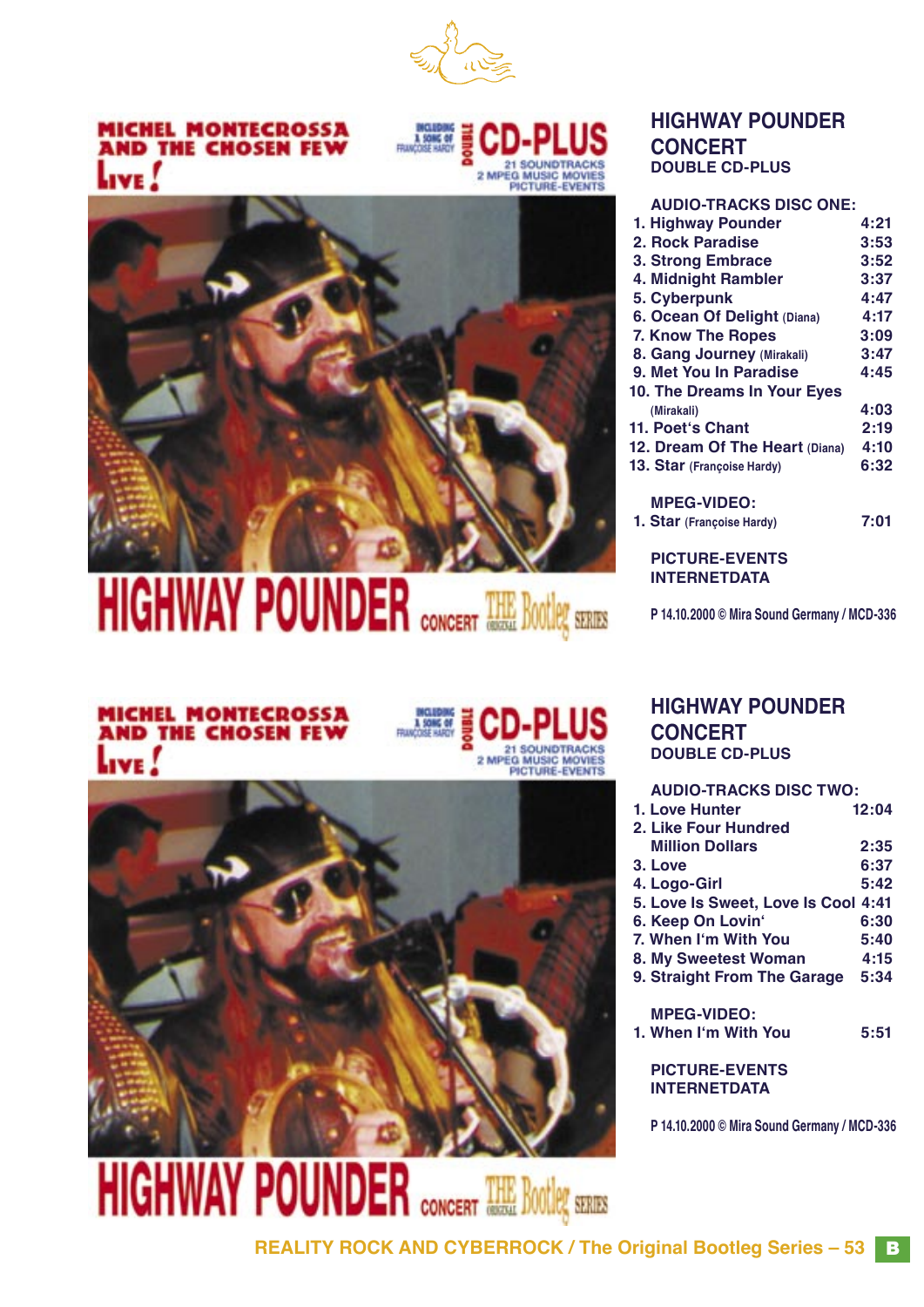

# MICHEL MONTECROSSA<br>AND THE CHOSEN FEW





# **ROCK BABES CONCERT**

THE Bootleg SERIES

# **MICHEL MONTECROSSA<br>AND THE CHOSEN FEW LIVE**





**CONCERT** 

# **ROCK BABES CONCERT DOUBLE CD-PLUS**

#### **AUDIO-TRACKS DISC ONE:**

| 1. Michel, Mon Amour (Mirakali)           | 1:28 |
|-------------------------------------------|------|
| 2. Good Vibration                         | 5:44 |
| 3. Rock Babes                             | 3:49 |
| 4. Volcano Rocker                         | 4:57 |
| 5. Natural Born Lover                     | 4:10 |
| 6. Summersmile                            | 5:30 |
| 7. I Love A Girl                          | 5:18 |
| 8. Tomorrow (Mirakali)                    | 3:50 |
| 9. Wide Like An Ocean (Diana)             | 3:33 |
| 10. Sweet Love                            |      |
| (The Fabulous Sound Sisters)              | 4:37 |
| 11. Moody Blue (Elvis Presley)            | 3:24 |
| 12. Prairie Lullaby (Jimmie Rodgers) 2:53 |      |
| 13. You Are My Love And                   |      |
| <b>Happiness (Françoise Hardy)</b>        | 2:24 |
| 14. At The Shores Of Dawn                 |      |
| (Mirakali)                                | 3:50 |
|                                           |      |
| <b>MPEG-VIDEOS:</b>                       |      |
| 1. Good Vibration                         | 6:16 |
| 2. Moody Blue (Elvis Presley)             | 4:13 |
|                                           |      |

#### **PICTURE-EVENTS INTERNETDATA**

**P 28.10.2000 © Mira Sound Germany / MCD-337**

# **ROCK BABES CONCERT DOUBLE CD-PLUS**

#### **AUDIO-TRACKS DISC TWO:**

| 1. Young Dream           | 5:23 |
|--------------------------|------|
| 2. Cyberpunk             | 4:57 |
| 3. Poet's Chant          | 3:00 |
| 4. Highway Pounder       | 5:10 |
| 5. Midnight Rambler      | 3:39 |
| <b>6. Rock Paradise</b>  | 6:50 |
| <b>7. Know The Ropes</b> | 3:00 |
| 8. Like Four Hundred     |      |
| <b>Million Dollars</b>   | 2:21 |
| 9. Hollywood             | 2:41 |
| 10. Met You In Paradise  | 9:32 |
| 11. Alchemy              | 6:36 |
| 12. Eternal Woman        | 7:49 |
| <b>MPEG-VIDEOS:</b>      |      |
| 1. Met You In Paradise   | 9:57 |
| <b>PICTURE-EVENTS</b>    |      |

**INTERNETDATA**

**P 28.10.2000 © Mira Sound Germany / MCD-337**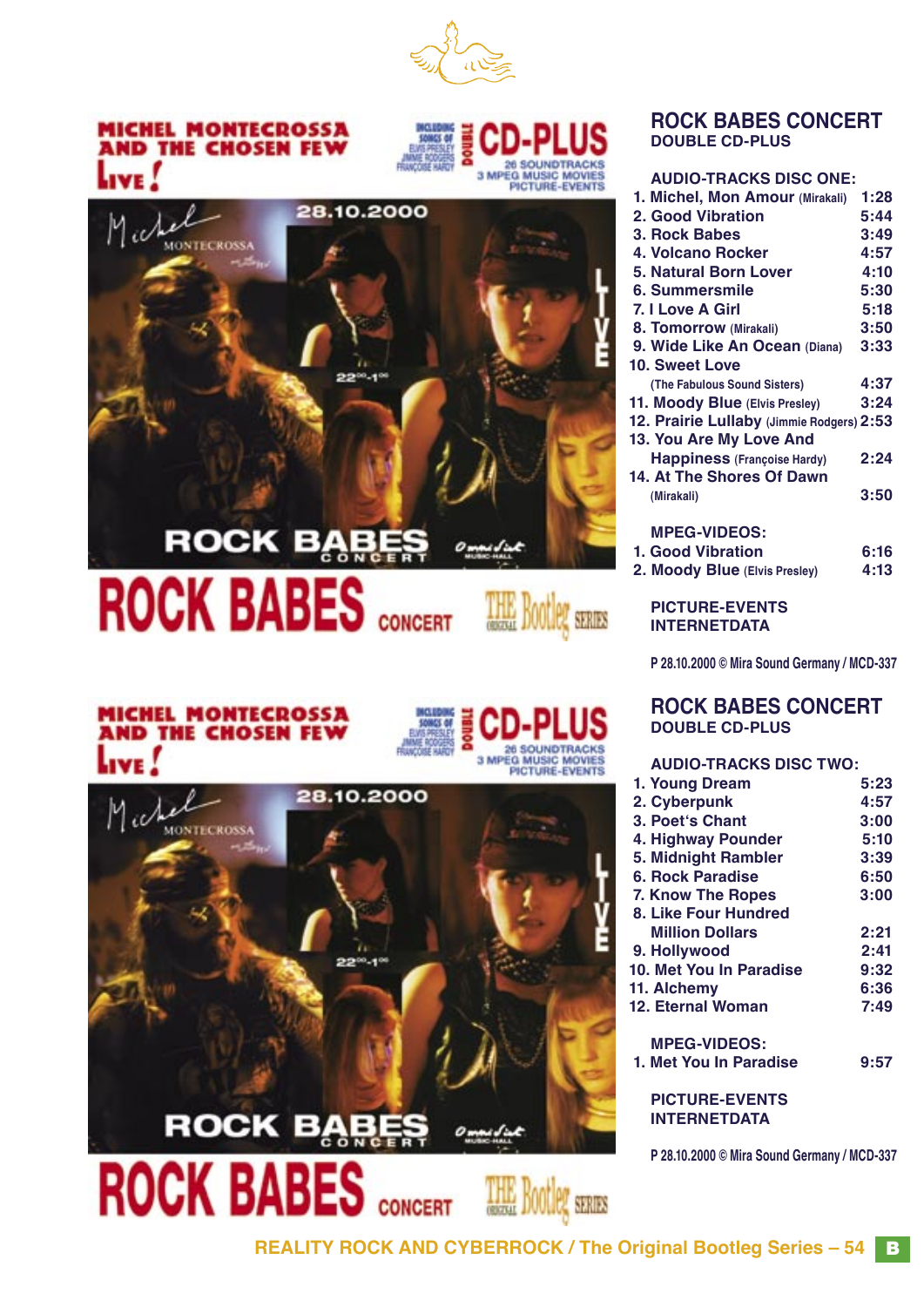





| <b>CYBERPARTY CONCERT</b> |
|---------------------------|
| <b>DOUBLE CD-PLUS</b>     |

#### **AUDIO-TRACKS DISC ONE: 1. Cyberparty 4:23 2. The Story Of That Girl 6:05**<br>**3. It's Me** (Francoise Hardy) 4:06  **3. It's Me** (Françoise Hardy) **4:06**<br>**4. Pussy Dream** (Mirakali) **3:45 4. Pussy Dream (Mirakali) 3:45 5. You Are My Dream (Mirakali) 3:21 6. Cyberpunk 7. Science Fiction Rocker 2:10 8. Consciousness Man 9. Paint Your Curtain** With Naked Girls **4:04**<br>Free Rock **4:32 10. Free Rock 4:32 11. Donʻt Miss The Sausage 3:58 12. Young Love (Mirakali) 13. Because I Love You So (Diana) 3:17 14. Sex Depends On Age 2:56 15. Universal Whirlpool 4:42 16. Poetʻs Chant 2:27 17. Highway Pounder 4:03 18. Met You In Paradise**

**P 2.12.2000 © Mira Sound Germany / MCD-342**



#### **CYBERPARTY CONCERT DOUBLE CD-PLUS**

| טעוט אויסארי פארוי                        |      |
|-------------------------------------------|------|
| 1. The Beat Goes On                       | 3:34 |
| 2. Alien Girl (Mirakali)                  | 3:56 |
| 3. Mary In The Morning (Elvis) 4:56       |      |
| 4. Loving Arms (Elvis)                    | 3:00 |
| 5. Raised On Rock (Elvis)                 | 2:49 |
| 6. Wanted Girl                            | 2:56 |
| 7. Juicy Bone (Mirakali)                  | 4:44 |
| 8. Direct Talkin' Sex                     | 2:01 |
| 9. Livin' The Dream Of Love (Diana) 3:13  |      |
| <b>10. Cosmic Action</b>                  | 3:39 |
| 11. Hard Rockin'                          | 3:05 |
| 12. Get The Feel                          | 4:04 |
| 13. Eternal Woman                         | 3:58 |
| 14. Futuregirl                            | 4:24 |
| 15. Prairie Lullaby (Jimmie Rodgers) 2:52 |      |
| 16. Berçeuse (Françoise Hardy)            | 2:25 |
| 17. Cyberparty #2                         | 5:46 |
|                                           |      |
| <b>MPEG-VIDEOS:</b>                       |      |
| 1. Wanted Girl                            | 3:02 |
| 2. Eternal Woman                          | 4:33 |
|                                           |      |
| <b>PICTURE-EVENTS</b>                     |      |
| <b>INTERNETDATA</b>                       |      |
|                                           |      |

**P 2.12.2000 © Mira Sound Germany / MCD-342**

**REALITY ROCK AND CYBERROCK / The Original Bootleg Series - 55 B** 

**DOUBLE**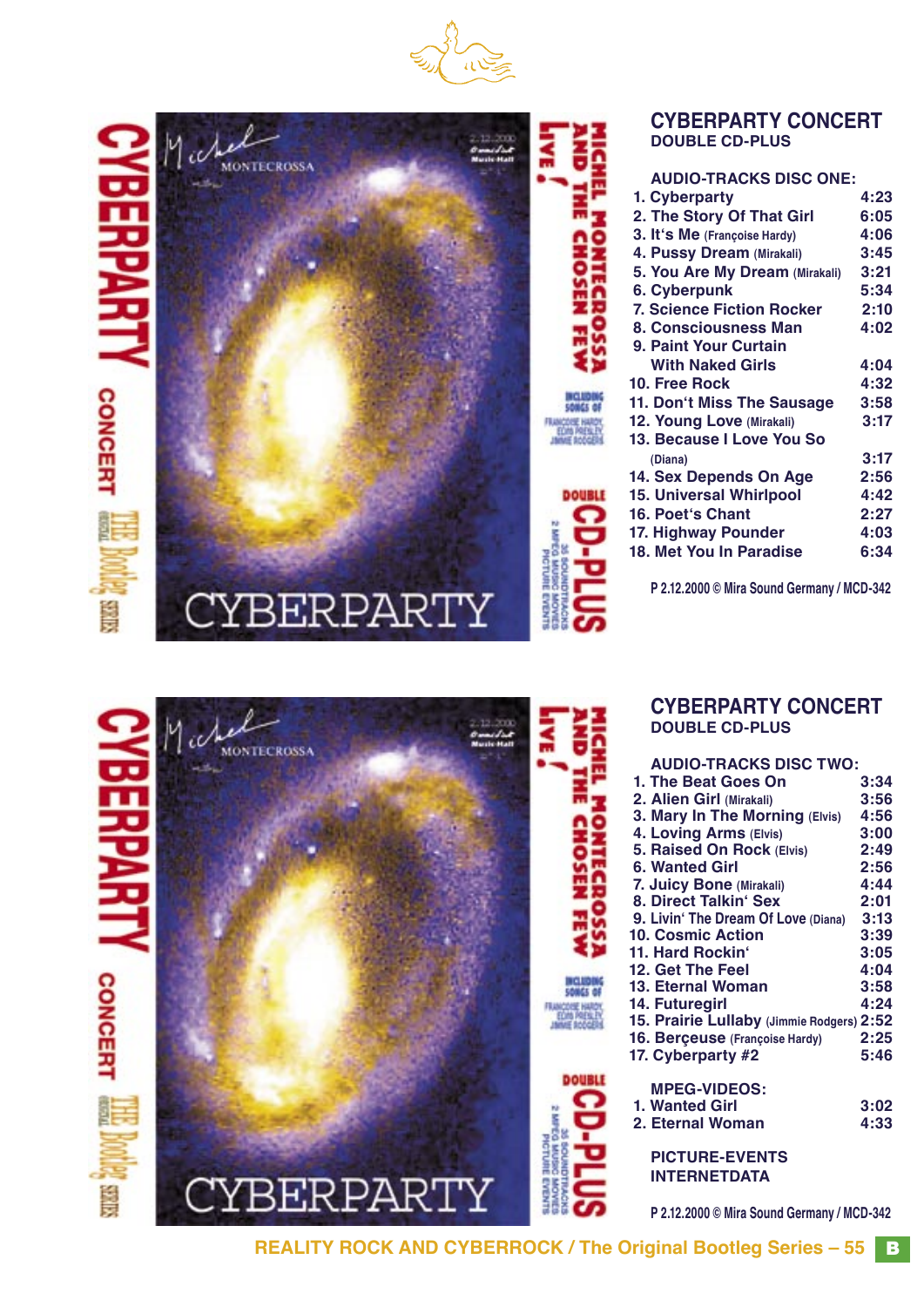





# **COSMIC PEOPLE CONCERT DOUBLE CD-PLUS**

| <b>AUDIO-TRACKS DISC ONE:</b>       |      |
|-------------------------------------|------|
| 1. Life (Elvis Presley)             | 3:02 |
| 2. Rocker Of My Heart (Mirakali)    | 4:20 |
| 3. Cosmic People Rock               | 5:14 |
| 4. Sunborn (Mirakali)               | 3:10 |
| 5. Cybererotic                      | 3:29 |
| <b>6. Silent Reality (Mirakali)</b> | 3:45 |
| 7. Timebody-Rockess                 | 4:19 |
| 8. Planet Of Dreams (Diana)         | 3:30 |
| 9. Orion Rock                       | 4:25 |
| 10. Murmur Of Time (Mirakali)       | 3:24 |
| 11. Star Rock Rap                   | 5:53 |
| 12. The Way You Make Me Feel        |      |
| (Diana)                             | 3:45 |
|                                     |      |
| <b>MPEG-VIDEOS:</b>                 |      |
| 1. Life (Elvis Presley)             | 3:34 |

 **2. Rocker Of My Heart (Mirakali) 4:56**

**PICTURE-EVENTS INTERNETDATA**

**P 9.12.2000 © Mira Sound Germany / MCD-347**







MALINDONE<br>Somes of **CURS PRESUDY** 

**DOUBLE** 

# **COSMIC PEOPLE CONCERT DOUBLE CD-PLUS**

| <b>AUDIO-TRACKS DISC TWO:</b>    |      |  |
|----------------------------------|------|--|
| 1. Future Signal Rock            | 6:29 |  |
| 2. Wanderer Among The Stars 5:28 |      |  |
| 3. Cyberman And Cybergirl        | 4:53 |  |
| 4. U.F.O. Landing                | 5:18 |  |
| <b>5. Exploring The Universe</b> | 6:13 |  |
| <b>6. Adventure Rock</b>         | 4:31 |  |
| <b>7. Alien Rock</b>             | 4:05 |  |
| <b>8. Cosmic Meadow</b>          | 5:52 |  |
| 9. Cosmic Action                 | 5:06 |  |
| 10. Deep In His Soul             | 3:27 |  |
| 11. The Dream Never Ends         | 4:12 |  |
| <b>MPEG-VIDEO:</b>               |      |  |
| 1. Cosmic People Rock            | 5:46 |  |
|                                  |      |  |

**PICTURE-EVENTS INTERNETDATA**

**P 9.12.2000 © Mira Sound Germany / MCD-347**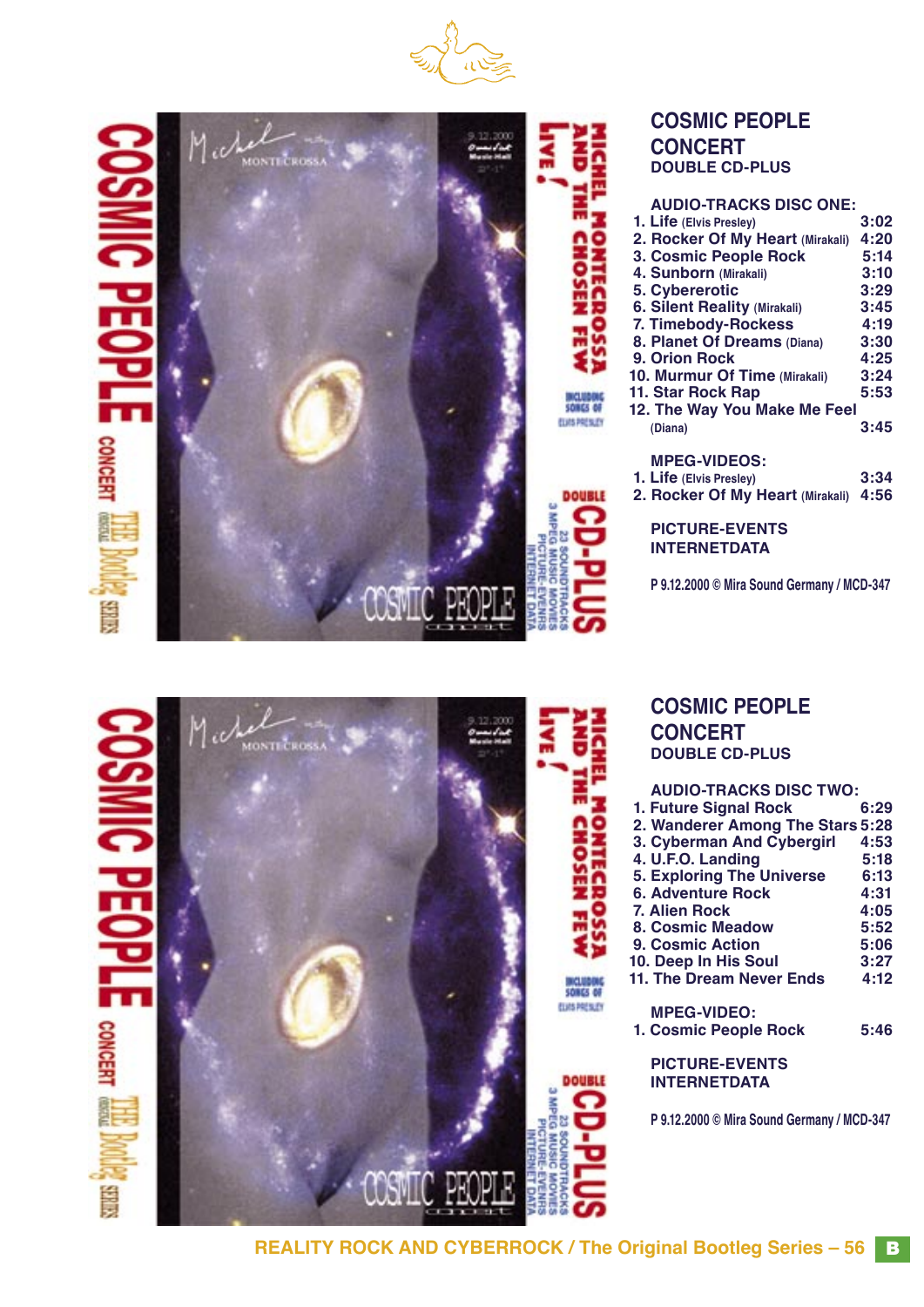

# **MICHEL MONTECROSSA AND THE CHOSEN FEW** Live





# **GOD IS A GIRL CONCERT THE BOOTLEY STRESS**

# **GOD IS A GIRL CONCERT DOUBLE CD-PLUS**

| <b>AUDIO-TRACKS DISC ONE:</b>               |      |
|---------------------------------------------|------|
| 1. Regarde-Toi (Françoise Hardy)            | 2:44 |
| 2. Light Of Wonder (Françoise Hardy)1:52    |      |
| 3. The First Time Ever                      |      |
| I Saw Your Face (Elvis Presley) 3:38        |      |
| 4. God Is A Girl                            | 2:50 |
| 5. Girl Of My Dreams                        | 4:17 |
| <b>6. Bridges Of Time</b>                   | 3:55 |
| 7. Young Breed                              | 5:39 |
| 8. Journey Through Endless Space            |      |
| (The Fabulous Sound Sisters)                | 3:44 |
| 9. Skybird                                  | 5:08 |
| 10. Firedance Of Lightspeed                 |      |
| (Mirakali)                                  | 4:39 |
| 11. Dance Of Bliss (Mirakali)               | 4:55 |
| <b>MPEG-VIDEOS:</b>                         |      |
| 1. Light Of Wonder (Françoise Hardy) 2:30   |      |
| 2. The First Time Ever                      |      |
|                                             |      |
| <b>I Saw Your Face (Elvis Presley) 4:16</b> |      |
| <b>PICTURE-EVENTS</b>                       |      |
| <b>INTERNETDATA</b>                         |      |
|                                             |      |

**P 16.12.2000 © Mira Sound Germany / MCD-346**

# **MICHEL MONTECROSSA<br>AND THE CHOSEN FEW**





# **GOD IS A GIRL CONCERT DOUBLE CD-PLUS**

#### **AUDIO-TRACKS DISC TWO: 1. Weapons Up 2. Flame Of Living Love (Mirakali) 3:49 3. Shore Beyond The Shore 5:05 4. Flight To The Stars (Diana) 5:07 5. Some Sweetness 3:57 6. Kisses Of Love (Diana) 4:04 7. Wide And Free 4:33 8. Flying High (Mirakali) 4:43 9. Galaxy 7:43 10. We Are Beautiful When Our Hearts Are One 3:56 MPEG-VIDEOS: 1. God Is A Girl 3:21**

 **2. Skybird 5:38**

**PICTURE-EVENTS INTERNETDATA**

**P 16.12.2000 © Mira Sound Germany / MCD-346**

GOD IS A GIRL CONCERT THE BOttley STARS